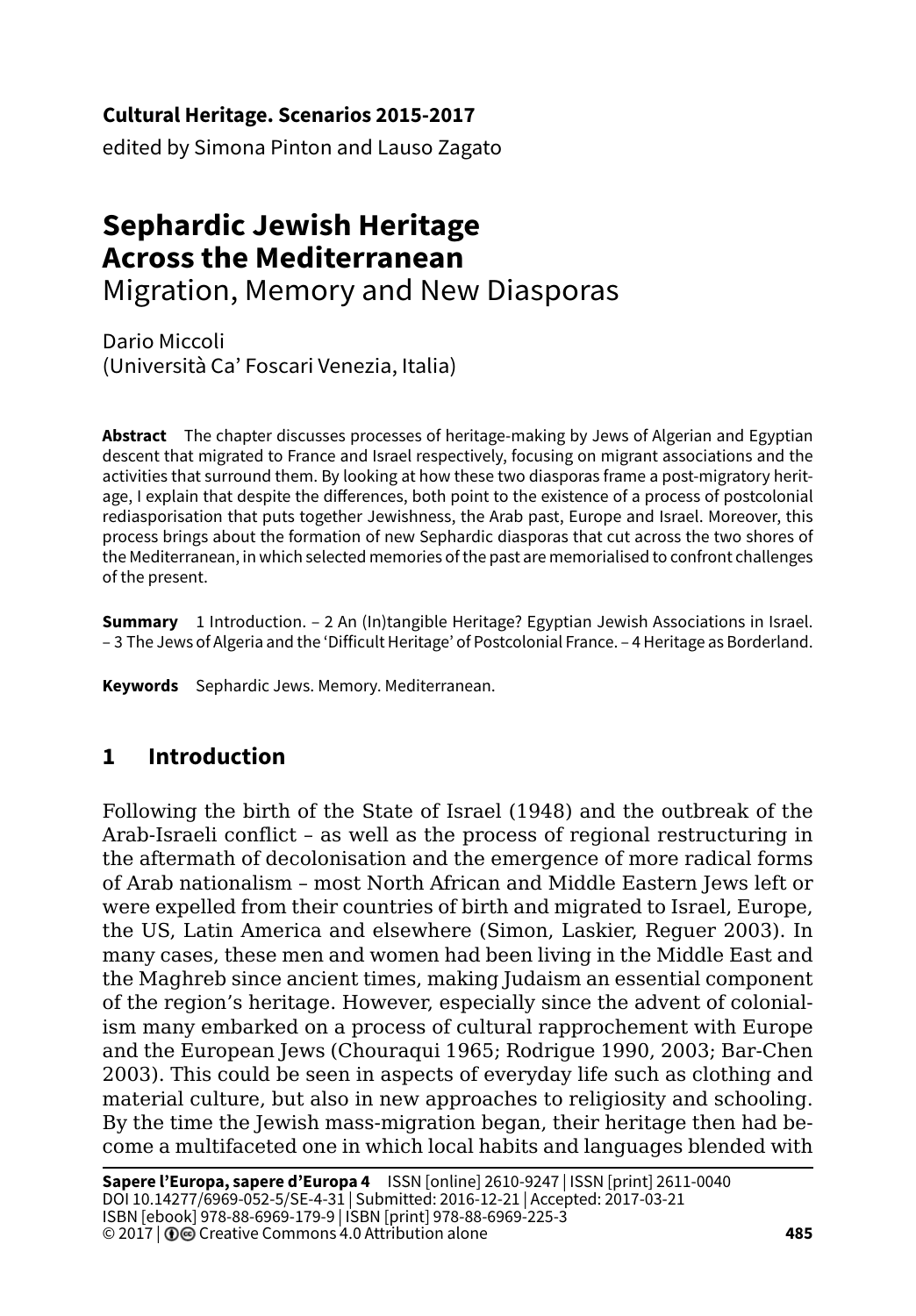European influences and persistent Jewish traditions.**<sup>1</sup>** Such heritage was to face still other challenges when the Jews of the Middle East and North Africa resettled in the Western world and in Israel and were confronted with new national contexts. While this initially meant the silencing or the relative oblivion of the pre-migratory identity, over the last three decades a Sephardic identity<sup>2</sup> revival started to occur (cf. Ben-Ur 2009; Trevisan Semi, Miccoli, Parfitt 2013; Linhard 2014; Miccoli 2016, 41-49), showing the vitality of these diasporas and the willingness to transmit heritage from one generation to the other.

As regards the Jews of Algeria and Egypt, whereas in the '60s almost all of the former, around 140,000 people, resettled in France (Allouche-Benayoun 1994; Sussman 2002), the Jews of Egypt dispersed over several countries: from France (Baussant 2015) and Italy to Brazil, the US and last but not least Israel – where the largest post-migratory Egyptian Jewish community came about (Miccoli 2015, 167-176; also: Beinin 1998, 70-72). These trajectories depended on the historical vicissitudes that the two communities had gone through since the nineteenth century. The Jews of Algeria, on the one hand, had lived in that country for centuries but in 1870, forty years after the beginning of the French colonial rule, were naturalised French with the so-called Crémieux decree (Schreier 2010; Allouche-Benayoun, Dermenjian 2015; Charbit 2015). This provoked the distancing of the Jews from the Muslim majority, which was further accelerated by a process of cultural and social 'Frenchification'. Even though the Jews never were completely estranged from the Algerian Muslim context and in the '50s and '60s some even got involved in the anti-colonial struggle (Le Foll Luciani 2015), the Algerian War (1954-1962) determined their departure for France together with the French settlers, the *piedsnoirs* (Stora 1993; Jordi, Temime 1996). The Jews of Egypt, on the other hand, in the '50s were around 80,000 and for the most part descended from people migrated for economic reasons, in the second half of the nineteenth century and the beginning of the twentieth, from the Eastern Mediterranean, Southern Europe and the Balkans (Landau 1969; Krämer 1989). A largely Francophone and middle-class community (Beinin 1998; Miccoli 2015), they did not experience historical ruptures as traumatic as the Algerian War or anti-Semitic measures similar to those enforced in French Algeria during the Vichy years (1940-1944). Nonetheless, the Arab-Israeli conflict, the Nasser Revolution (1952) and the Suez War (1956)

**<sup>1</sup>** This reflects a wider process of post-Ottoman modernisation that invested North African and Middle Eastern societies as a whole (Watenpaugh 2006) and not just the Jews.

**<sup>2</sup>** For reasons of brevity and as customary in the literature, I utilise the term Sephardic – which in a narrower definition indicates only the Jews expelled from the Iberian Peninsula in the sixteenth century and their descendants – to refer to the Jews of the Middle East and North Africa as a whole.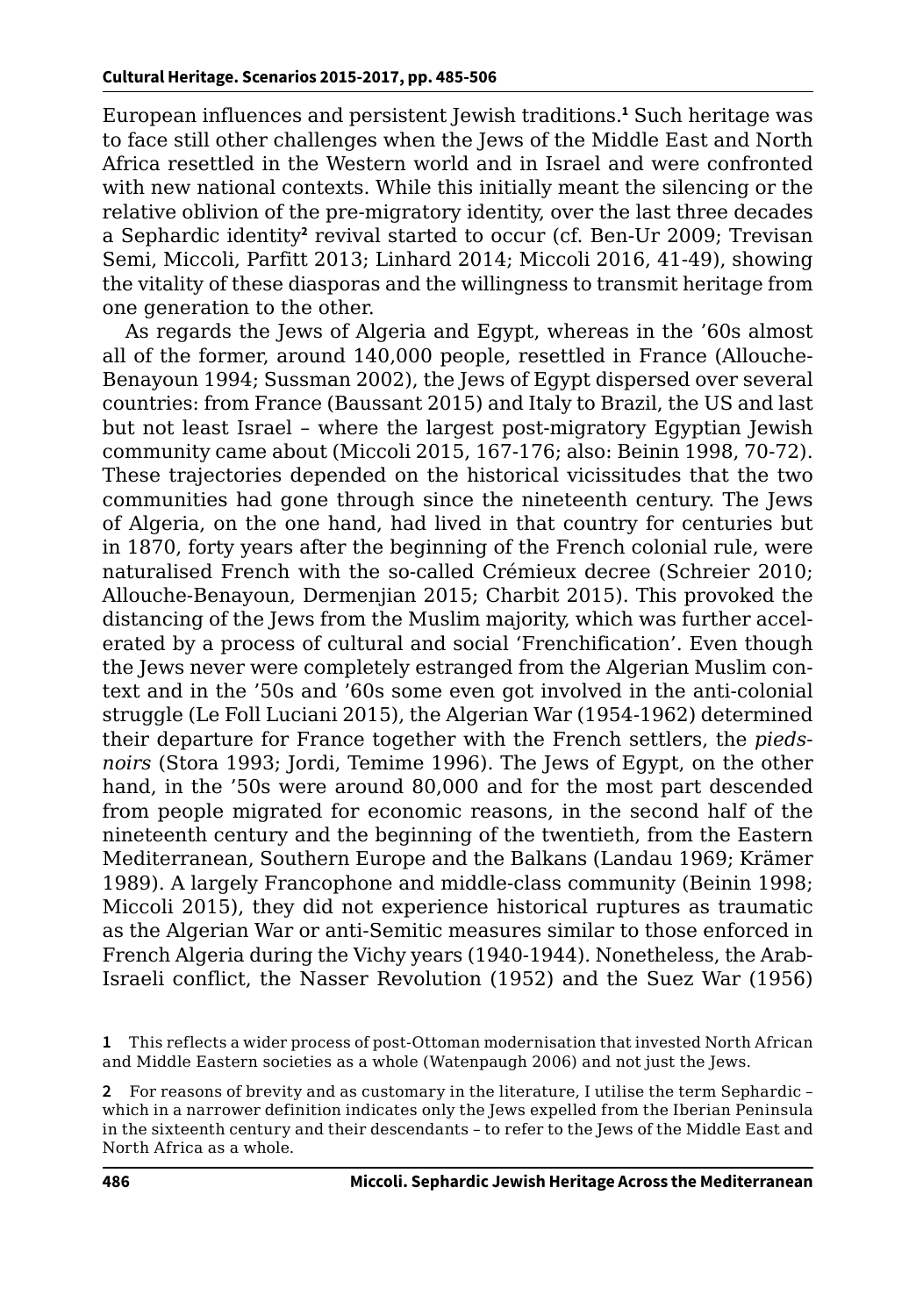increasingly put them at the margins of the national arena. Their juridical and political status was made further problematic by the fact that many did not have Egyptian citizenship but were either stateless or protégés of European powers (Laskier 1992; Shamir 1986).

Keeping this in mind, the chapter discusses processes of heritage-making by Jews of Algerian and Egyptian descent that migrated to France and Israel respectively, focusing on migrant associations and the activities that surround them. By looking at how these diasporas frame a post-migratory heritage, I explain that despite the differences, both cases point to the existence of a shared process of postcolonial Jewish 'rediasporisation' (Valensi, Wachtel 1991; Bordes-Benayoun 2002; Linhard 2014) that puts together Jewishness, the Arab past, Europe and Israel. This brings about the formation of new post-migratory Sephardic diasporas that cut across the two shores of the Mediterranean, and in which selected memories of the past are preserved in order to confront challenges of the present (Harrison 2013, 166-202; Sather-Wagstaff 2015).

### **2 An (In)tangible Heritage? Egyptian Jewish Associations in Israel**

Migrant associations have long been regarded either as spaces that lead to further social segregation or, on the other hand, mediating institutions that ease the process of integration into a new national context (Moya 2005). In the case of Israel and in the aftermath of the *'aliyot***<sup>3</sup>** from the Middle East and North Africa, some sociologists believed that "when the gaps in income or education [between *mizrahim* and *ashkenazim*] are eliminated, ethnic associations or expressions will also cease" (Weingrod 1985, XVI). Yet, this assumption proved to be incorrect, as showed by the resilience of Israeli associations and museums that refer to the *mizrahim***<sup>4</sup>** (Shohat 1988; Shenhav 2006; Miccoli 2016, 16-22), as well as to other diasporas that have been better-integrated in the national narrative and for longer than the Middle Eastern Jewish migrants. Think, for example, of the museums founded in northern Israel by German- and Hungarian-speaking Jews (Katriel 2013, 11-14). So, even though expressions of *mizrahi* identity and heritage surely have to do with the enduring marginalisation of the *mizrahim* and the socio-economic cleavages between them and the *ashkenazim*, more generally they reflect the limits of the Israeli *mizug galuyiot* (melting pot) ideology, according to which the diasporic past and identities were to be put aside to forge a new and unified Jewish-Zionist nation (Ben-Rafael

**3** Pl. of *'aliyah*, lit. 'ascent (to Zion)', therefore 'migration'.

**<sup>4</sup>** Pl. of *mizrahi*, lit. 'Oriental', that are the Israelis of Middle Eastern or North African descent.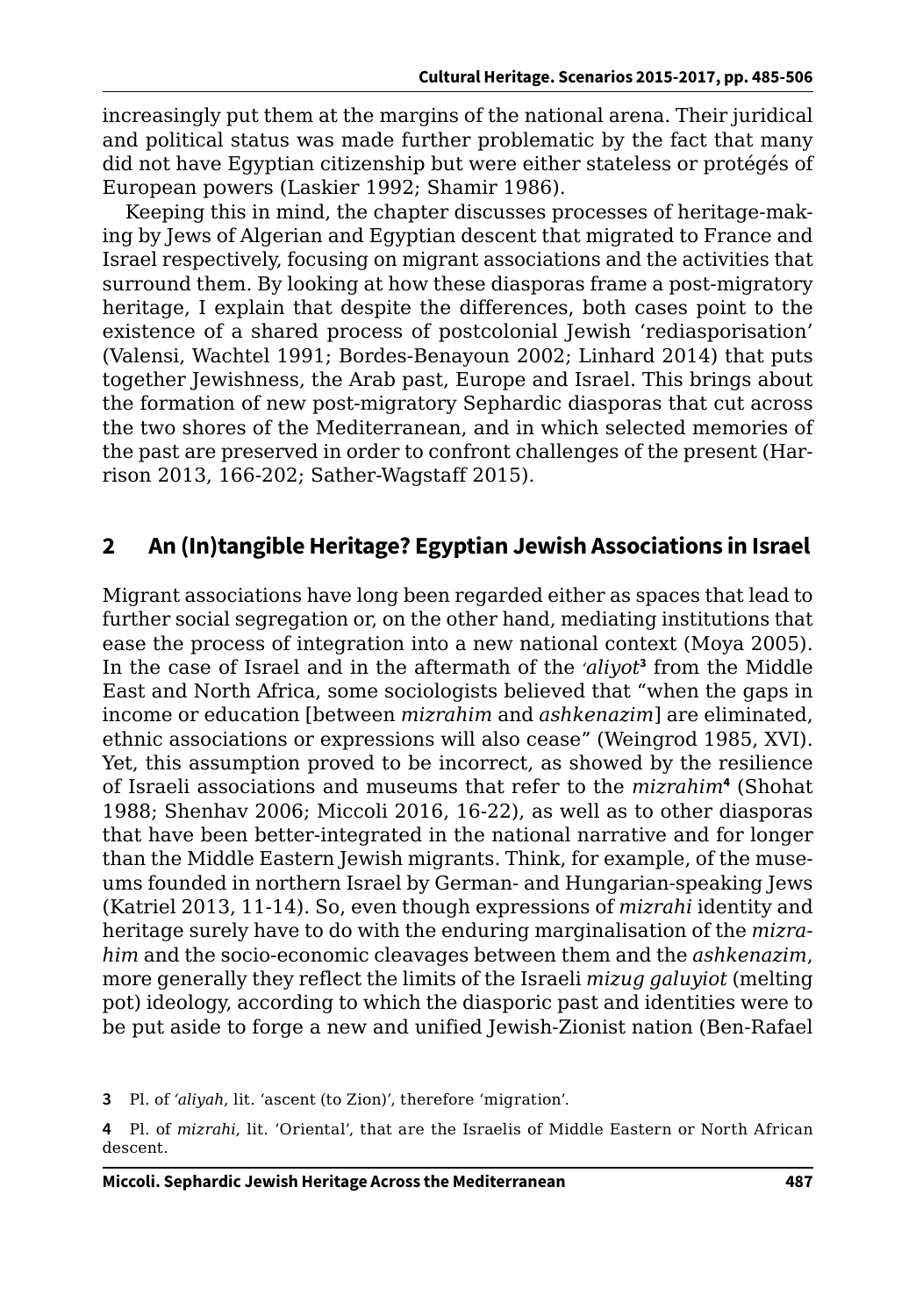#### **Cultural Heritage. Scenarios 2015-2017, pp. 485-506**

1982; Ben-Rafael, Peres 2005; Shuval 1963).

As regards the Egyptian Jewish associational culture, in 1958 a group of people among which was the former chief rabbi of Alexandria Moshe Ventura founded the 'Irgun nifga'ey ha-radifot ha-'anti-yehudiyot be-Mitzrayim (Association of the victims of anti-Jewish persecutions in Egypt). Its goals were:

1) to assist members of the Organization in order to facilitate their integration in Israel and their settlement in the country. 2) to represent members at the central Government Institutions […]. 3) to act in order to obtain […] organization for the moral and material damages […] suffered in Egypt.**<sup>5</sup>**

At the time, a Jewish community of around 9,000 people still lived in Egypt. On the other hand, the Israeli Egyptians counted about 28,000 individuals (Della Pergola 2008, 34 table 1 and 37 table 3).<sup>6</sup> As opposed to the Algerian Jews that settled in '60s France, and were faced with a French *ashkenazi* Jewry largely made of Holocaust survivors going through a moment of profound reshaping (Hobson Faure 2013; Schpun 2012), the Egyptians were among the thousands of Oriental and European Jewish migrants arriving in the newly-born Israel for a variety of reasons that went from Zionism, to the impact of the Arab-Israeli conflict in the Arab countries or the wish to leave post-war Europe. It is therefore unsurprising that many saw themselves both as '*olim***<sup>7</sup>** eager to integrate and take part in the construction of the state, and refugees worried about the properties and assets left in Egypt (Shenhav 2006, 136-83; Zamkanei 2016). Among the 'Irgun's activities were the celebration of the *bar mitzvah* of indigent Egyptian Jewish boys, the assignment of student scholarship and the organisation of hikes aimed at improving the younger generation's *yediyat ha-'aretz***<sup>8</sup>** (Duah leshnat 1971, 'Tqasey bar-mitzvah', 62). Even though the 'Irgun primarily was a mutual aid society to support the Egyptian *'olim*, the association also intended to spread knowledge of the culture that the Egyptian Jews had brought to Israel, as well as to highlight the role some of them had played as members of the Zionist movement (Krämer 1989, 182-204; Miccoli 2015, 148-9).

As time went by and especially from the '80s, the 'Irgun and other simi-

- **7** Pl. of *'oleh*: 'Jewish migrant to the Land of Israel'.
- **8** Lit. 'knowledge of the Land of Israel'. YBZ XIV B 1701.9.

**<sup>5</sup>** Archive of the Yad Ben-Tzvi Institute, Jerusalem (henceforth YBZ) XIV B 1701.9, 'Irgun nifgaey-ha-radifot ha-anti-yehudiyot be-Mitzrayim: Duah leshnat 1971/ Association des ex-victimes des persecutions anti-juives en Egypte (henceforth Duah leshnat 1971), 'Memorandum'.

**<sup>6</sup>** The numbers are indicative, as there are great discrepancies in the figures available.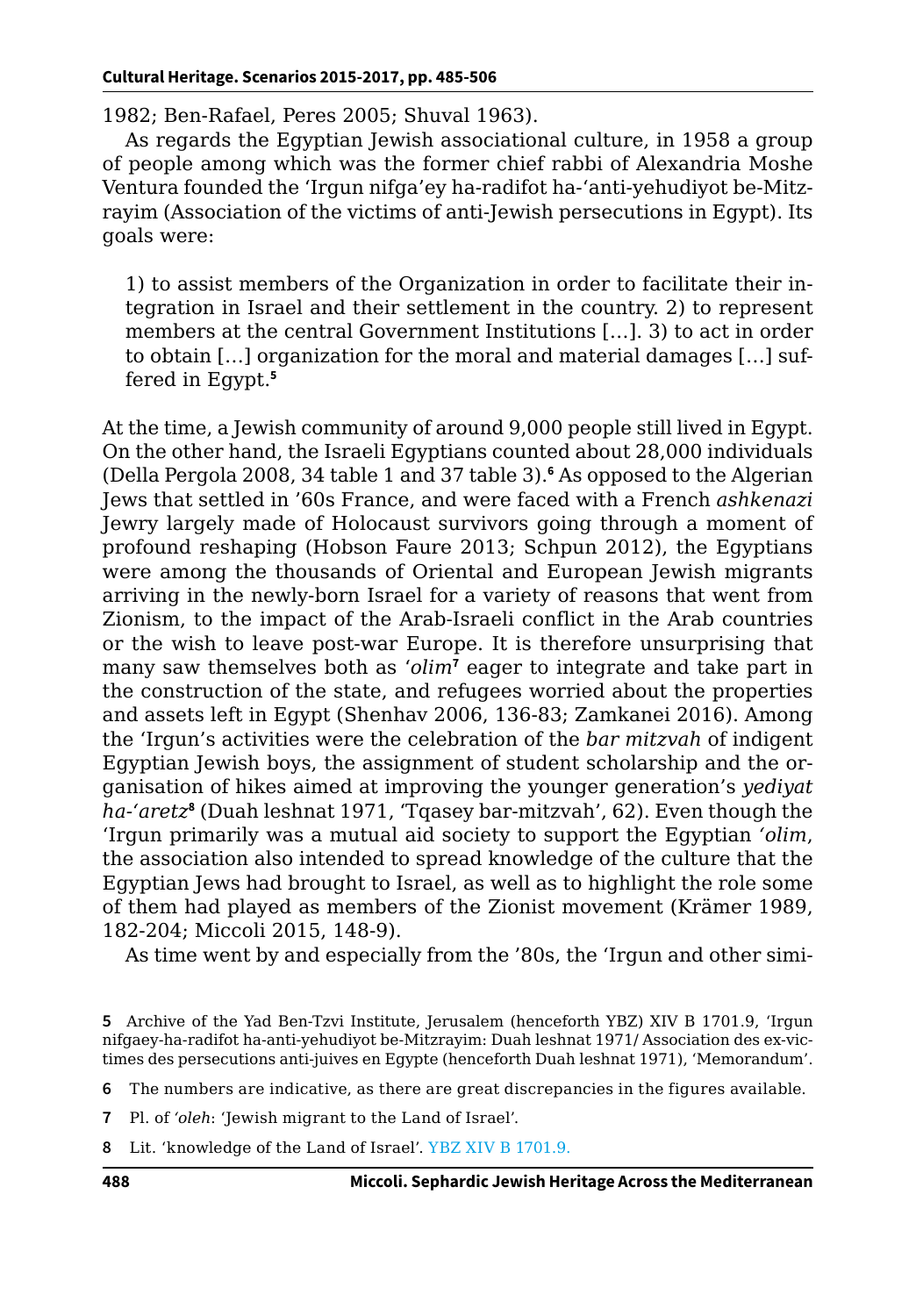lar mutual aid societies shifted towards the cultural domain and more or less transformed themselves into associations devoted to the preservation of the Egyptian Jewish heritage. But "why only now?", asked in 1985 one of the very first issues of the *'Alon moreshet yahadut-Mitzrayim* (Bulletin of the heritage of the Jews of Egypt), published in Haifa by the association *Goshen* (Beinin 1998, 216-7). The answer was that "the difficulties of the migration, the time of the integration, the worries over earning an income, building a home in Israel, the daily commitments of working and bringing up children, all this did not leave us time to think", but "now, thirty-seven years after the independence of Israel in her homeland, we want to pass the heritage of the Jews of Egypt to this generation".**<sup>9</sup>** At a distance of twenty years since the *'aliyah*, the bitter moments and the socio-economic difficulties that the Egyptian migrants – like all other *mizrahim* and not only – had gone through, were put aside for celebrating their contributions to Israel and remembering the good old days spent in Cairo and Alexandria. Thus, *Goshen* asked its readers "to contribute with texts, comments and portrayals of how life in Egypt was, so as to enrich our testimonies and our magazine".**<sup>10</sup>** Since the '80s, the bulletin – written half in Hebrew and half in French – has published autobiographical essays, poems and letters by Egyptian Jews living in Israel and in the Diaspora. In its pages, the Egyptian Jewish heritage is presented as characterised by multiculturalism and cosmopolitanism and, sometimes nostalgically, as the remnant of a quasi-magical world (Starr 2009, 1-28; Halim 2013, 1-55), come to an end with the advent of Nasser and the migration of the Jews and foreign communities like the Greeks and Italians. Egypt was a country characterised by "the joie de vivre, […] even when two world wars were putting Europe on fire".**<sup>11</sup>** For *Goshen*, that bygone Egypt can be reconstructed through the preservation of a both tangible and intangible heritage made of written memories, recipes, photographs and old objects that bespeak the rich identity of the Jews of Egypt.

In addition to what has been said above, the increased emphasis placed on the cultural realm depends on the ideological and societal shifting that Israel underwent since the late '70s: from the gradual weakening of Socialist Zionism following the victory of the rightist party Likud in 1977, to the increased participation of the *mizrahim* in the political sphere and the reappraisal of ethnicity as something to be valorised. This can be seen in the success since then encountered by novelists, musicians and filmmakers of North African and Middle Eastern Jewish origin (Mendelson Maoz 2014; Miccoli 2016, 41-49). At the same time, studies showed that the

- **9** YBZ VI 68, *Goshen*, September 1985, 1.
- **10** YBZ VI 68, *Goshen*, September 1985, 1.
- **11** YBZ VI 68, *Goshen*, December 2002, 1.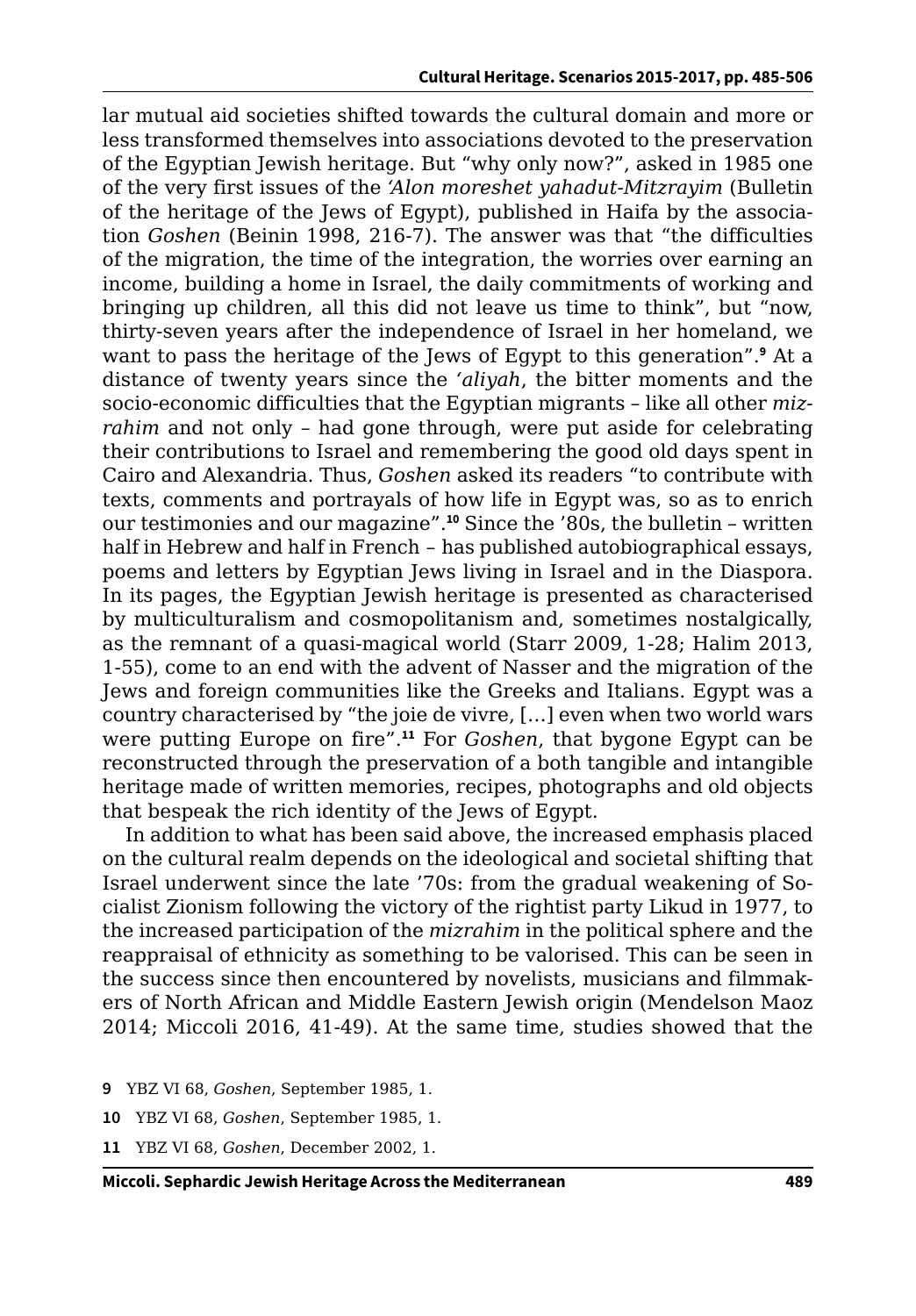#### **Cultural Heritage. Scenarios 2015-2017, pp. 485-506**



socio-economic problems of the *mizrahim* and the cleavages between them and *ashkenazi* Israelis are not yet solved (Haberfeld, Cohen 2012; Dahan 2013). This, together with the echoes of the Palestinian-Israeli conflict, can be noted by looking at the case of the Hitahdut 'Olei Mitzrayim (Union of Egyptian migrants).

The Hitahdut, which is the more or less direct continuator of the 'Irgun, is based in Tel Aviv, where its members gather on a regular basis for book presentations and lectures and is the largest among the Egyptian Jewish heritage associations. In its siege, one can visit a small exhibition of memorabilia, historical documents, paintings and photographs about life in Egypt from the time that is remembered as *tor ha-zahav* (the golden era) of the Egyptian Jews. The Hitahdut also publishes a magazine called *Bney Hayeor* (Sons of the Nile) and organises World Congresses of Jews from Egypt.**<sup>12</sup>**

**<sup>12</sup>** Interviews of the Author with Levana Zamir, President of the Hitahdut 'Olei Mitzrayim, Tel Aviv, 9 April 2014 and 13 December 2015.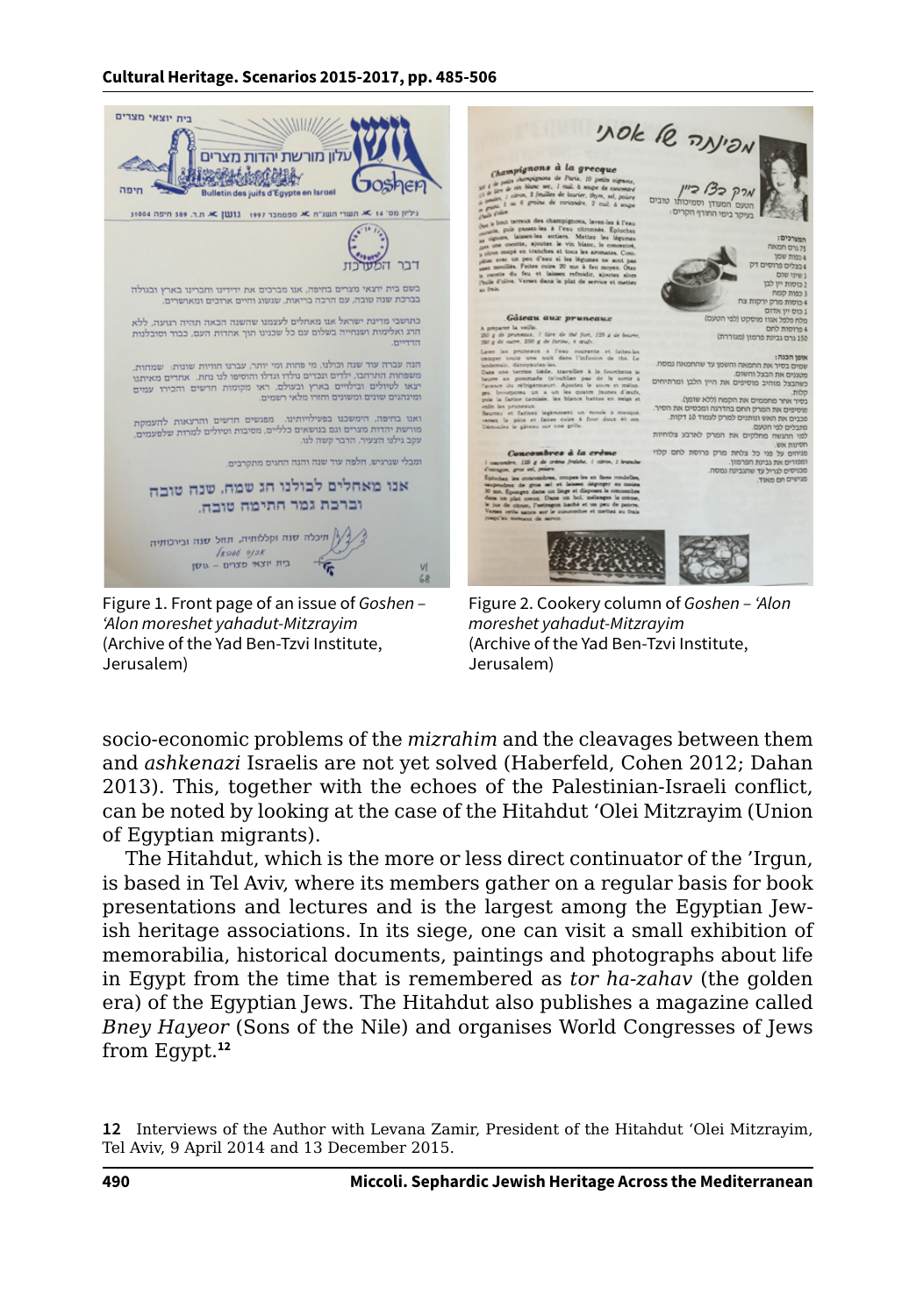

Figure 3. The World Heritage Centre for Egyptian Jewry, Tel Aviv (photo by Dario Miccoli)

Similarly to *Goshen*'s bulletin, also *Bney Hayeor* – which subsequently changed its name into *Yetziat-Mitzrayim shelanu* (Our exodus from Egypt) – consists of texts informing on the activities of the association, articles, short stories and poems by the association's members. Here and in other texts and autobiographies by Egyptian Jewish Israelis (Miccoli 2014a), heritage is evoked both through monuments and places, as well as feelings: "the Kasr-El-Nil bridge [of Cairo], the Japanese garden, the Café Groppi on the corner, the Pyramids where we went every week […] the pleasant life, the happy youth, the dynamic and cosy family life, […] the exotic perfumes, the sound of Eastern music…" (Azriel 2014, 30-31). As in the case of other diasporas (Bahloul 1983), cookery seems to be an essential component of the community's heritage, as it allows reconnecting to lost flavours and memories of domestic life. So, the Hitahdut's president published a book entitled *Mi-ta'amei Mitzrayim* (The flavours of Egypt), dedicated "to my mother […] who taught me not just the taste of good food, but also the substance, beauty and essence of life. And to my two *sabra* [*i.e.* Israeli]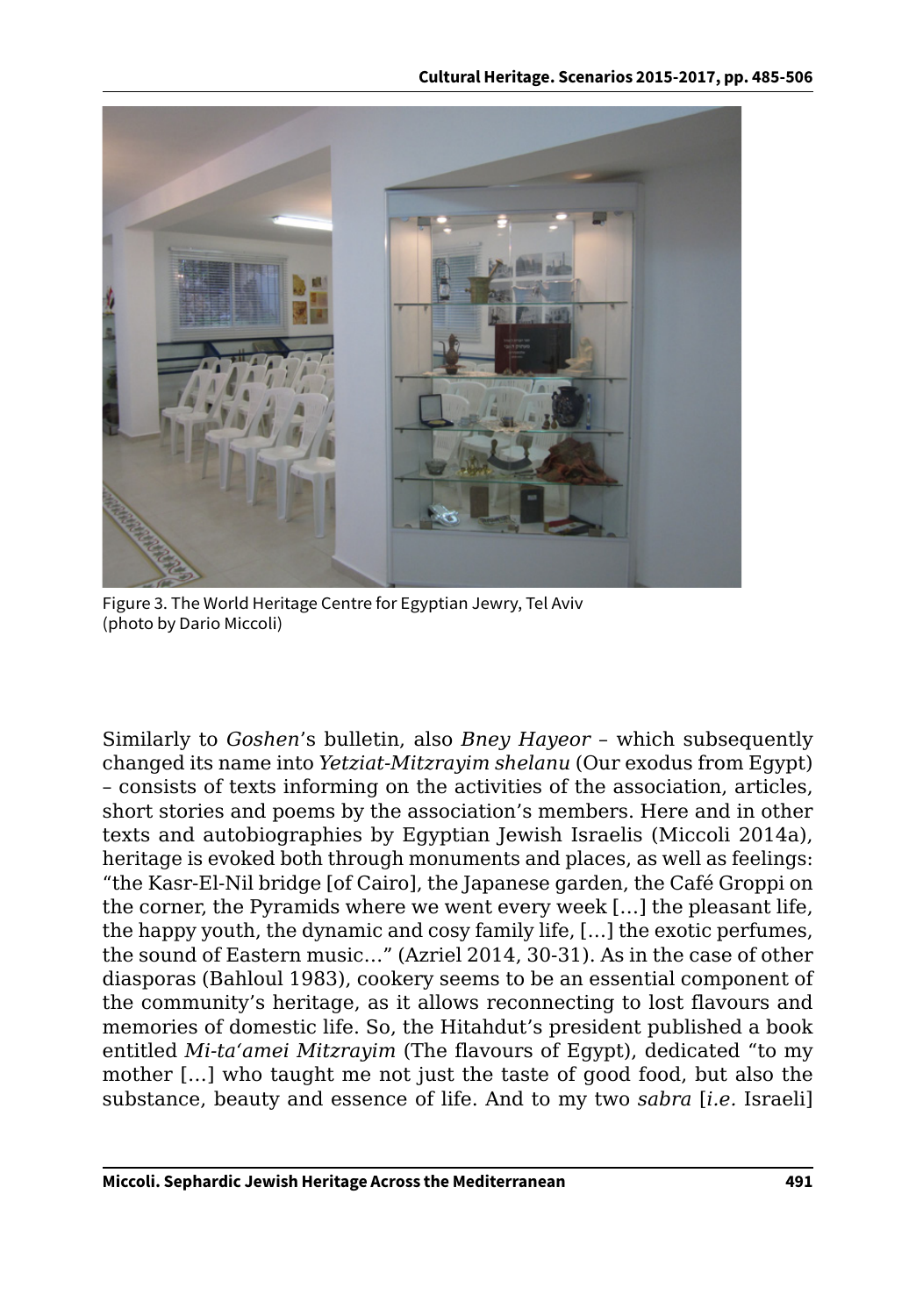daughters […] who love their mum's Egyptian food" (Zamir 2004, 1).**<sup>13</sup>**

The most important activity organised by the Hitahdut is the World Congress of Jews From Egypt. The congress is a way to keep in contact with people living in different parts of the world, but also acts as a platform for the economic and legal demands that the *'olim* and their descendants have. Property claims, far from being a purely economic matter, also bespeak emotional and personal concerns: "My father owned three buildings in Cairo, three entire buildings. He was a jeweller, a very rich one. And myself, here in Israel I have to work hard to make a living. Is this fair?", a woman asked at the congress held in Eilat in 2014.**14** There, several people argued – reiterating an assumption shared by other *mizrahim* – that beneath the difficulty to get their properties back, lay the Arab-Israeli conflict and the political and economic consequences that labelling the Jews from the Middle East as refugees entails vis-à-vis the rights of Palestinians (Fishbach 2008; Miccoli 2015, 175). During the 2014 Congress, members of the Hitahdut also discussed the issue of the Jewish buildings still extant in Egypt: from the cemetery of Bassatine and the Sha'ar hashamayim synagogue in Cairo, to the Nebi Daniel synagogue of Alexandria. In the last years, such issues triggered various initiatives, for example a 2016 appeal to the Egyptian President Al-Sisi, sponsored by French-based Egyptian Jewish associations and also signed by Israelis of Egyptian origin, asking for the authorisation to:

1. digitise the Jewish archives, particularly the civil and religious status registers [located] in the synagogues […]. 3. the restoration of the extant synagogues and cemeteries […]. 5. the creation of a Jewish heritage museum inside one of the extant synagogues... (Appeal "Allow Implementation and Preservation of Jewish Heritage", *Collectif des Associations Nationales des Juifs d'Egypte* 2016)**<sup>15</sup>**

On the whole, the case of the Jews of Egypt shows the manifold identity connections that exist between Israel and the Diaspora, the Arab past and the Israeli present, tangible heritage and intangible yet incredibly vivid

**13** Other Egyptian Jews wrote cookery books or include recipes in their memoirs: for example – as noted by Naguib (2006) – the Cairo-born Claudia Roden since the late '60s has written a dozen of books on Mediterranean (Jewish) cuisine, whereas Colette Rossant in 1999 authored the memoir *Apricots on the Nile: A Memoir with Recipes* and Nissim Zohar the autobiographical novel *Ha-molokhiyah shel 'ima'* (Mother's molokhiyah, 2006).

**14** Interview of the Author to an attendee to the 2014 World Congress of Jews From Egypt, Eilat, 13 May 2014.

**15** [https://www.change.org/p/president-sisi-allow-implementation-and-preserva](https://www.change.org/p/president-sisi-allow-implementation-and-preservation-of-jewish-heritage-aut)[tion-of-jewish-heritage-autorisez-la-mise-en-oeuvre-de-la-préservation-du-patri](https://www.change.org/p/president-sisi-allow-implementation-and-preservation-of-jewish-heritage-aut)[moine-juif](https://www.change.org/p/president-sisi-allow-implementation-and-preservation-of-jewish-heritage-aut) (2017-12-15).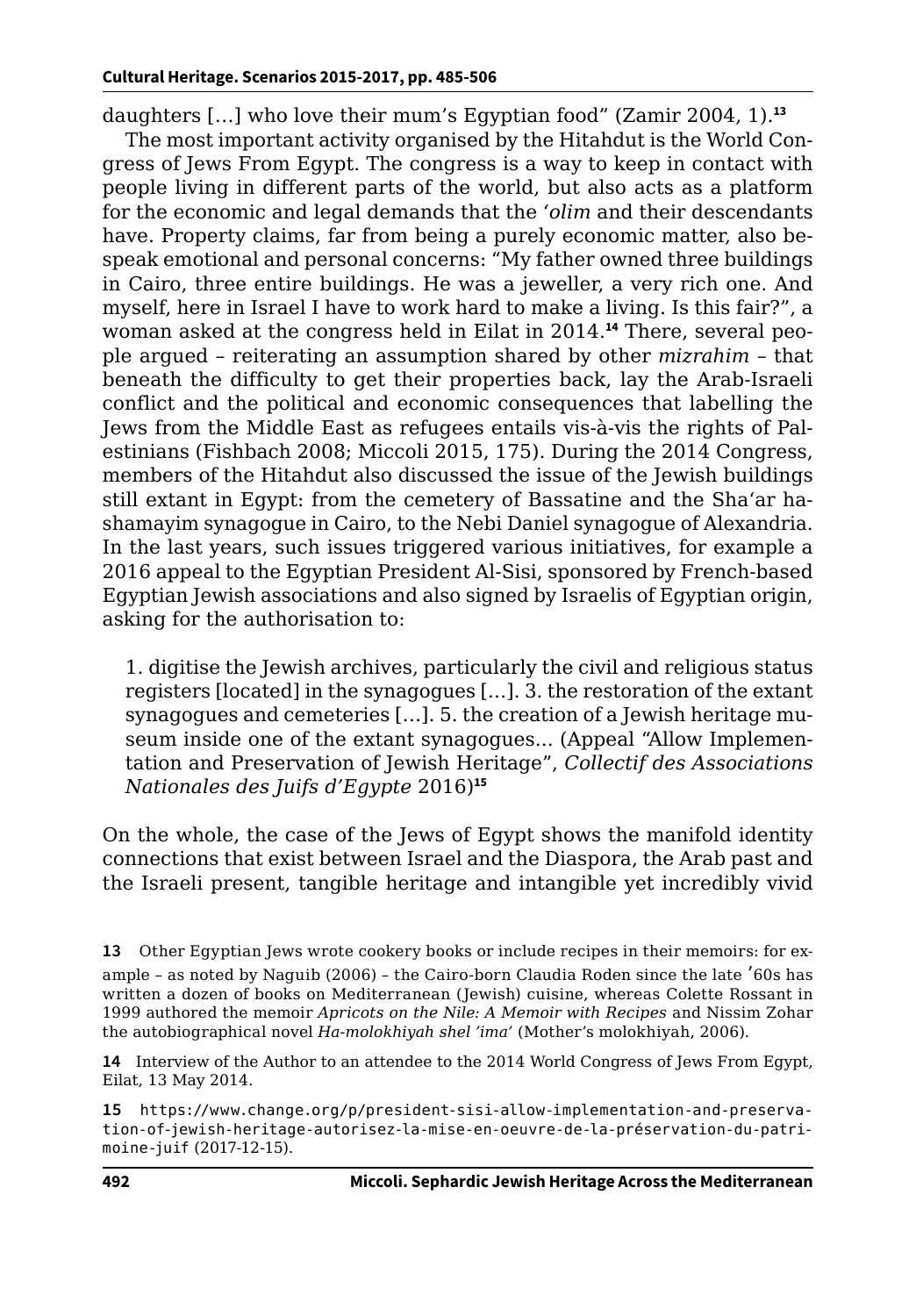memories and feelings. It also sheds light on the inextricable relation between politics and the outside world on the one hand, and the home on the other, as aspects that altogether come to create a new post-migratory identity, which becomes visible on the pages of the associations' publications or during the congresses organised by the Hitahdut and to which Egyptian Jews living in different parts of the world participate. This, and the difficulty of distinguishing clearly the tangible dimension from the intangible one (Pratt 2013; Violi 2014, 101), points to the existence of a heritage that always is 'on the border' of contrasting spaces and times and that, in order to be transmitted and lived, first has to be remembered. If so, what happens when the past from where such heritage originates is perceived as being a 'difficult' one, characterised by traumas that involve not just a community, but an entire nation?

### **3 The Jews of Algeria and the 'Difficult Heritage' of Postcolonial France**

The Jews of Algeria are said to be *à cas apart* among the Jews of the Arab Muslim world and those subject to French colonialism. Due to the specificities that Algeria had in comparison to all other territories of the French Empire, the Jews that lived in the country faced a process of cultural Frenchification and juridical and social emancipation that – for example – differs from that of the Jews of Morocco or Tunisia. In the course of the nineteenth and early twentieth century, most adopted "a 'French identity' [...] that coexisted up to their departure for France [in the '50s and '60s] with their 'religious identity'" (Allouche-Benayoun 2015, 17). However, after the migration, Algerian Jews rediscovered a very multifaceted heritage which includes different memories and pasts: "French citizens, they cultivate their Jewishness within a Sephardic context, that is permeated of *Berber-Arab* culture, and they share with the other Algerian repatriates their feelings for a past, today largely idealised" (Allouche-Benayoun 2015, 17; see also: Allouche-Benayoun, Bensimon 1989). Moreover, whereas in Israel the Egyptian Jews reconstruct their heritage vis-à-vis issues such as Zionism, the *mizrahi* question and the Palestinian-Israeli conflict, here one finds a different scenario dominated by the memory politics of contemporary France and by two events in particular: the Algerian War and the Holocaust.

As said, in the '60s almost all of the Algerian Jews settled in France, mostly in Paris and its region or in the *Midi* (Allouche-Benayoun, Bensimon 1989, 337). As regards associational culture, the first French-based Algerian Jewish association – the Association des Juifs Originaires d'Algérie – was founded in 1962, as a successor to the Comité Juif Algérien d'Etudes Sociales. Established at the beginning of the Algerian War, it maintained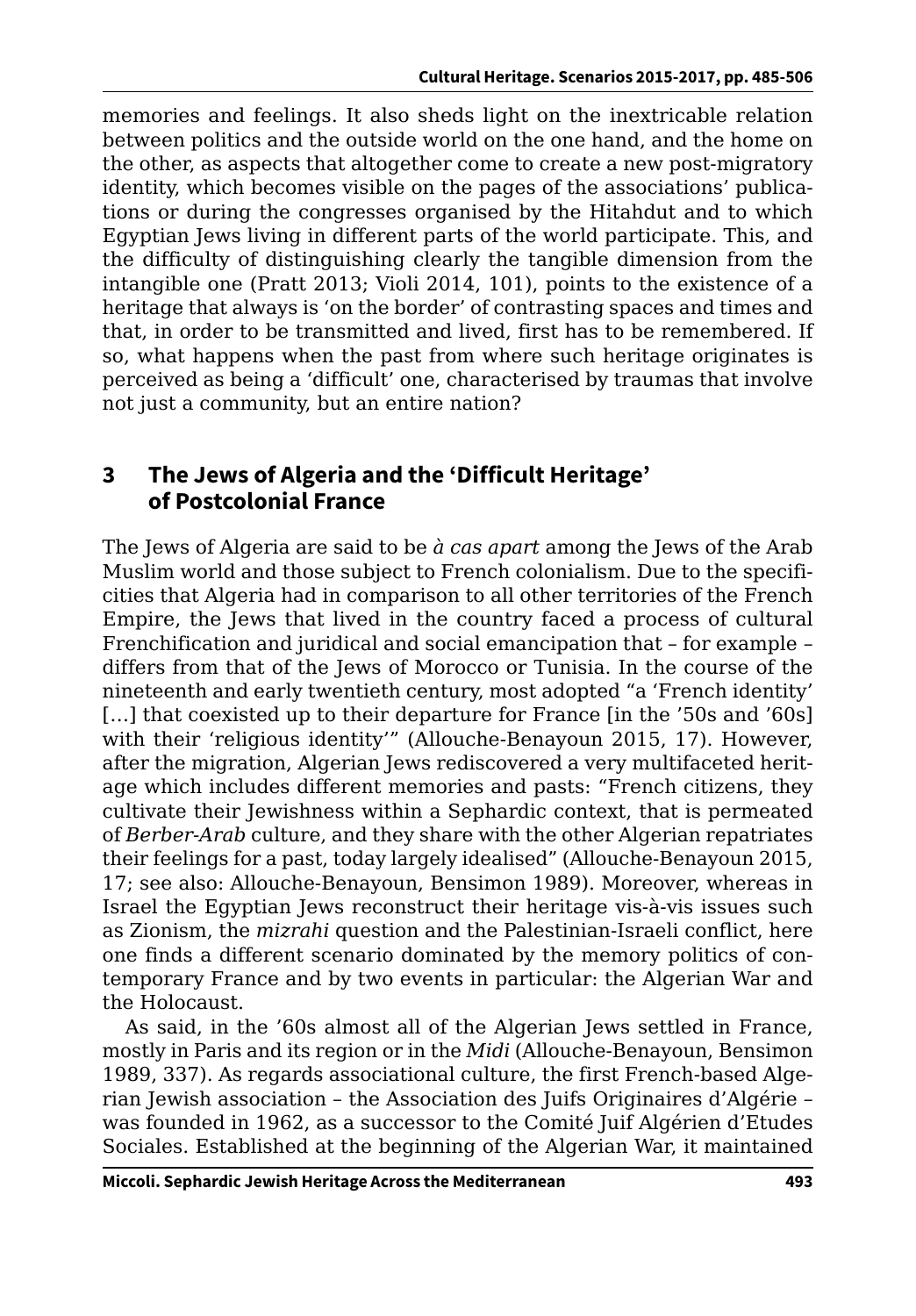

Figure 4. Brochure of Morial-Mémoire et traditions des Juifs d'Algérie (courtesy of Didier Nabot)

neutrality by both expressing gratitude to France and underlining the bonds between Algerian Jews and Muslims. After the migration to France, the Association embraced a less conciliatory position. This brought about a collective memory that, according to Ethan Katz (2015b), is based upon two overarching historical narratives: that of "progrès et patriotisme" under French patronage, and of "violence et vulnerabilité" – both due to Muslim anti-Jewish feelings, think of the infamous Constantine riots of 1934, and *pieds-noir* anti-Semitism.**<sup>16</sup>**

Morial-Mémoire et traditions des Juifs d'Algérie nowadays is one of the most active among the French Algerian Jewish heritage associations. The goal of Morial (which stands for the Hebrew *Moreshet yehudei Algeria* 'the heritage of the Jews of Algeria') is "to preserve and transmit the cul-

**<sup>16</sup>** The Constantine riots (often called *pogrom*) occurred in 1931 in the city of Constantine, in Eastern Algeria, when a Jewish man insulted a group of Muslims near a mosque. This prompted riots against the Jews that lasted for several days and in the end caused the death of twenty-five Jewish men, women and children and the destruction of around 200 Jewish-owned properties (Dermenjian 2015, 116-121; cf. Cole 2012, for an analysis of the socio-political motivations that triggered the violence).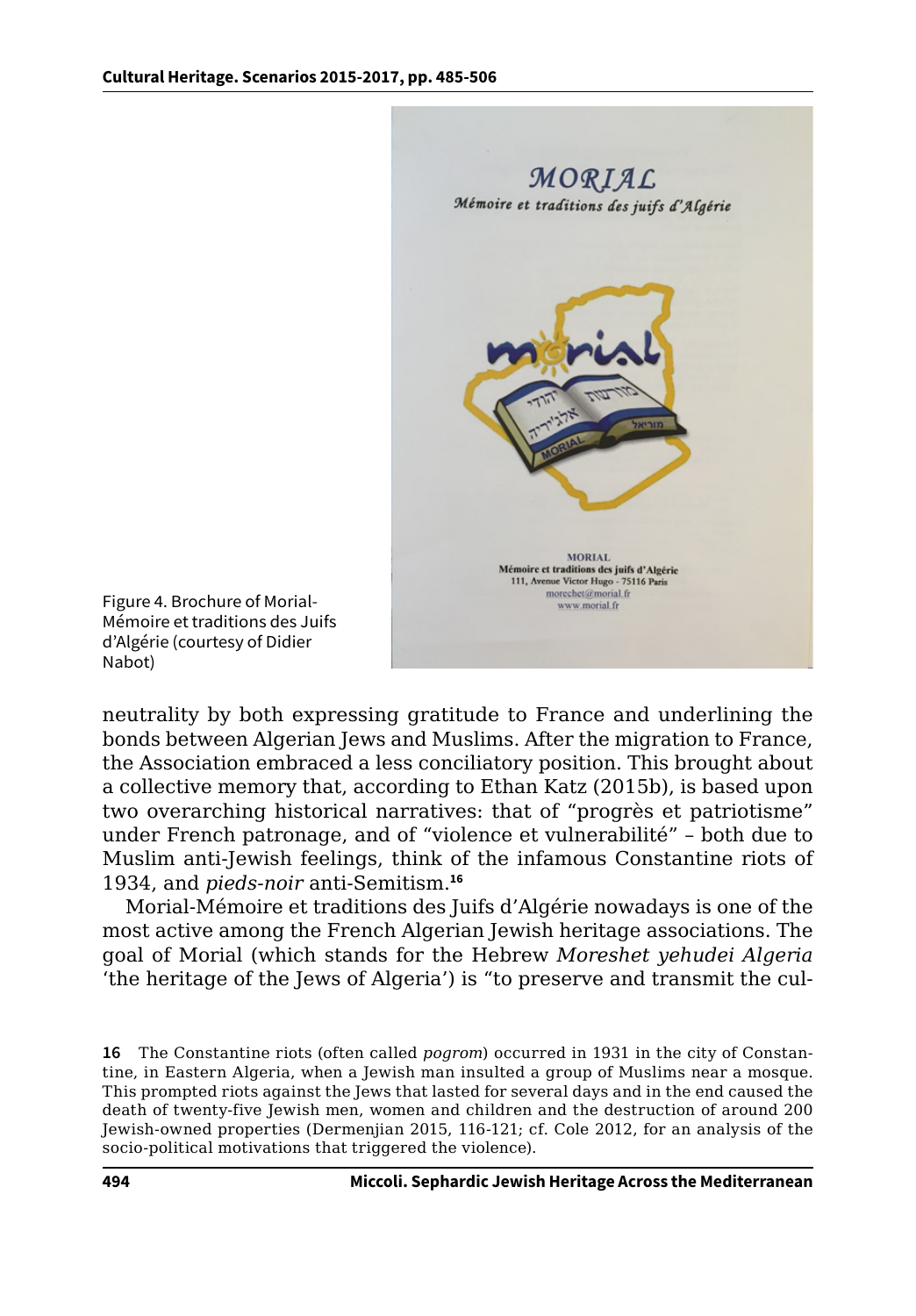tural and traditional memory of the Jews of Algeria".**<sup>17</sup>** Founded in 1995 under the impulse of the twin Israeli association Moriel, it has around 400 members and 2,000 sympathisers. It is not the only Algerian Jewish association: suffice here to mention the Association des Juifs de Constantine, the Association des Israélites d'Oranie en France or the Association de l'Exode des Français Juifs d'Algérie.

In its brochure, Morial presents the Algerian Jews' heritage as a complex one connected to the many spaces where they lived: "our ancestors [...] came from Cyrenaica, Judea or Spain. [...] They lived together with Berbers, they had moments of happiness and despair. Oftentimes, they bent their back under the yoke of the law of the 'dhimmi' […]. And France arrived […] the homeland of the 'droits de l'homme'. But then, the 'déchirement'. […] We are the last generation of the Jews of Algeria that knew and loved this country" (undated brochure of Morial). Similarly to the Hitahdut, also this association organises lectures and conferences on cultural heritage and history. As said, the identity of the Algerian Jews is described as a blending of the Arab-Berber tradition and the French-driven process of emancipation begun in the nineteenth century. The latter is generally viewed in positive terms as something that improved the status of Jews, without taking into account the 'longue durée' consequences that it had: first and foremost, as Mandel (2015) and Katz (2015a) showed, the progressive estrangement from a juridical and political point of view between Jews and Muslims in colonial Algeria. This led to differences in the process of postcolonial integration of Algerian Jewish and Muslim immigrants to France: whereas the Jews were 'rapatriés' and members of "a 'religion', compatible with French citizenship, […] to be Muslim was a 'nationality', thus necessarily foreign" (Shepard 2006, 243). As regards the relation to the *pieds-noirs*, in the first phase after the migration there had been a sort of 'piednoirisation' of the Jews of Algeria that highlighted precisely their being French repatriates (Bordes-Benayoun 2012). On the other hand, nowadays the connection between the two groups is downplayed by evoking "the anti-Semitism of the *pieds-noirs*, the racism", or is limited to folkloric aspects, like cookery and music.**<sup>18</sup>** The Jewish ethno-religious component became dominant, and this made the memory of the Algerian Jews closer to that of all other French Jews – for example when it comes to the centrality assigned to the Holocaust (Lambert 2016).

The legacies of the Algerian War and the Vichy period – during which the Jews of Algeria, as those of metropolitan France, were deprived of French nationality – surely embody France's most 'difficult heritage': "a past that is recognised as meaningful in the present but that is also contested and

**<sup>17</sup>** <http://www.morial.fr/index.php/l-association/presentation-de-l-assoc> (2017-12-15).

**<sup>18</sup>** Interview of the author with Didier Nabot, President of Morial, Paris, 23 March 2016.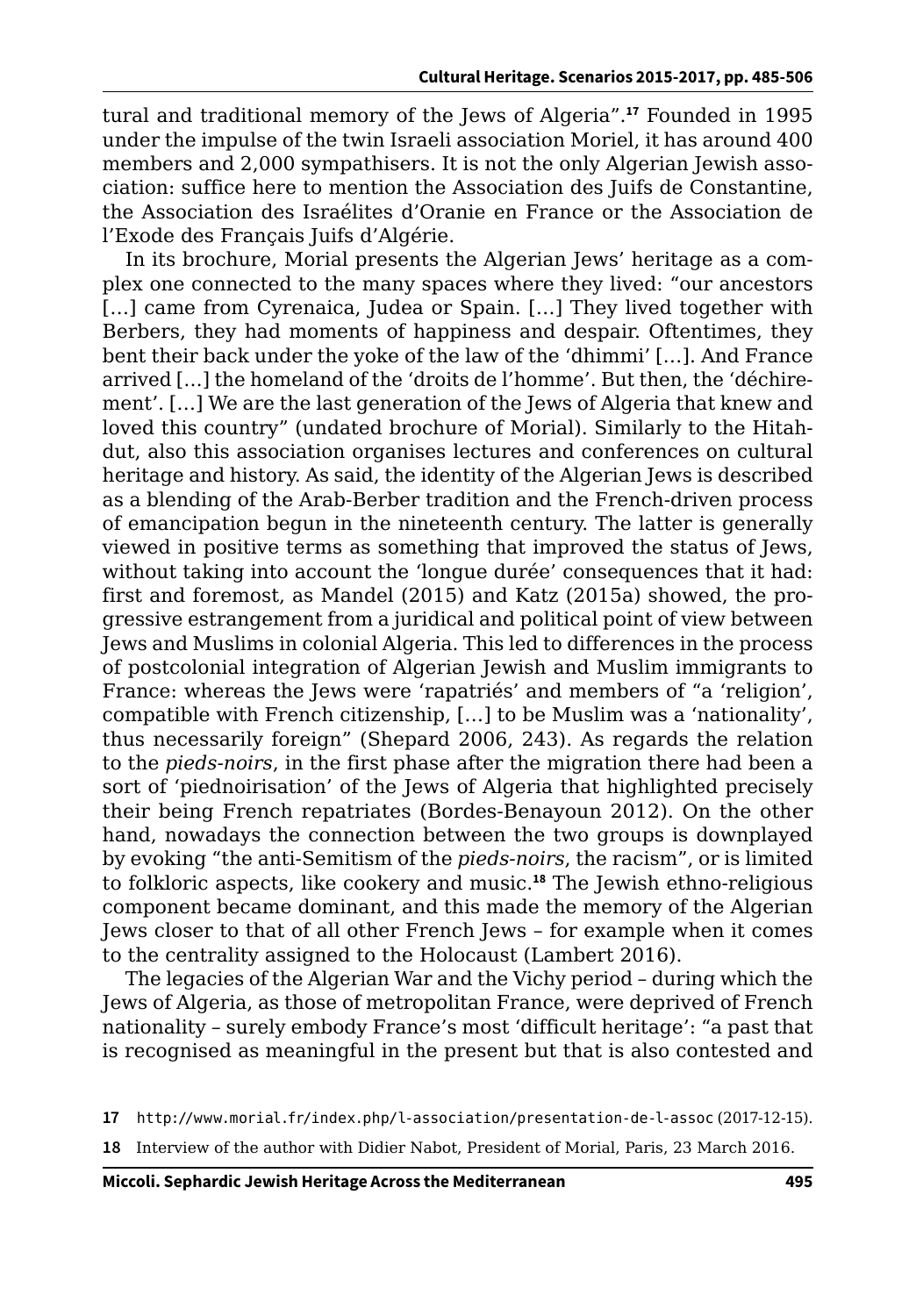awkward for public reconciliation with a positive, self-affirming contemporary identity" (MacDonald 2009, 1). This makes the Jews of Algeria the protagonists of "a carnal and visceral relation to the *Terre*, its environment, […] but also [of] subsequent shocks, coexistence and, oftentimes, fierce withdrawals and ancestral concerns".**<sup>19</sup>** As a result, this diaspora – similarly to the *mizrahim* in Israel or to non-Jewish French colonial repatriates – initially silenced its identity, which began to be expressed more freely from the '80s (Zytnicki 2005, 97). From then onwards, dozens of books were published by professional and amateur writers such as Albert Bensoussan and Jean Cohen (Watson 2012; Eldridge 2012; Tartakowsky 2016), and singers like Enrico Macìas set to music the theme of Algeria as a vanished *pays du soleil*: "I left my country | I left my home | […] Oh sun! Sun of my lost country | of the white cities I loved | of the girls I once knew". A process of identity remaking took place and led to the emergence of a new French Sephardic diaspora (Siney-Lange 2001), a label that nowadays comprehends the whole of North African Jews. This parallels what happened in Israel where the specificities of the Middle Eastern and North African *'olim* were put aside to invent the *mizrahim* (Shohat 1988): a new Oriental collective opposed to the Israelis of European descent.

The acknowledgement of the Algerian Jewish heritage as an important component of French Jewishness continued through the years, reaching a peak in 2012 – year of the fiftieth anniversary of the end of the Algerian War. 2012 saw the organisation of many activities, as for example the exhibition *Juifs d'Algérie* at the Musée d'art et d'histoire du Judaïsme of Paris, where one could see historical documents and objects, from *ketubot* (Jewish marriage contracts) to family portraits, religious items from the Algerian synagogues and listen to pieces of Jewish traditional music (Hoog 2012). The exhibition had the goal of "understanding […] what Algeria represented" for the Jews, and showing "how they resent, in France, both the disappearance of the Jewish community *là-bas* and the ruptures and echoes of the difficult history between France and Algeria".**<sup>20</sup>**

To mark the commemoration of the mass-migration, Morial organised a *Grand concours national* for children and adolescents between eleven and sixteen years old around the theme *Papy, mamy, racontez-moi votre Algérie*. Students with an Algerian Jewish background were asked to write a short story that took cue from the family memory. The winner of the competition was a sixteen-years-old girl that told the story of her grandfather, born in the city of Constantine:

**19** Brochure of Morial's conference *L'Algérie: l'Amour de la Terre Natale*, 2014.

**20** "Dossier de Presse" of the 2012/2013 exhibition *Juifs d'Algérie*: [http://www.mahj.org/](http://www.mahj.org/documents/dossier-de-presse-Juifs-d-Algerie.pdf) [documents/dossier-de-presse-Juifs-d-Algerie.pdf](http://www.mahj.org/documents/dossier-de-presse-Juifs-d-Algerie.pdf) (2017-12-15).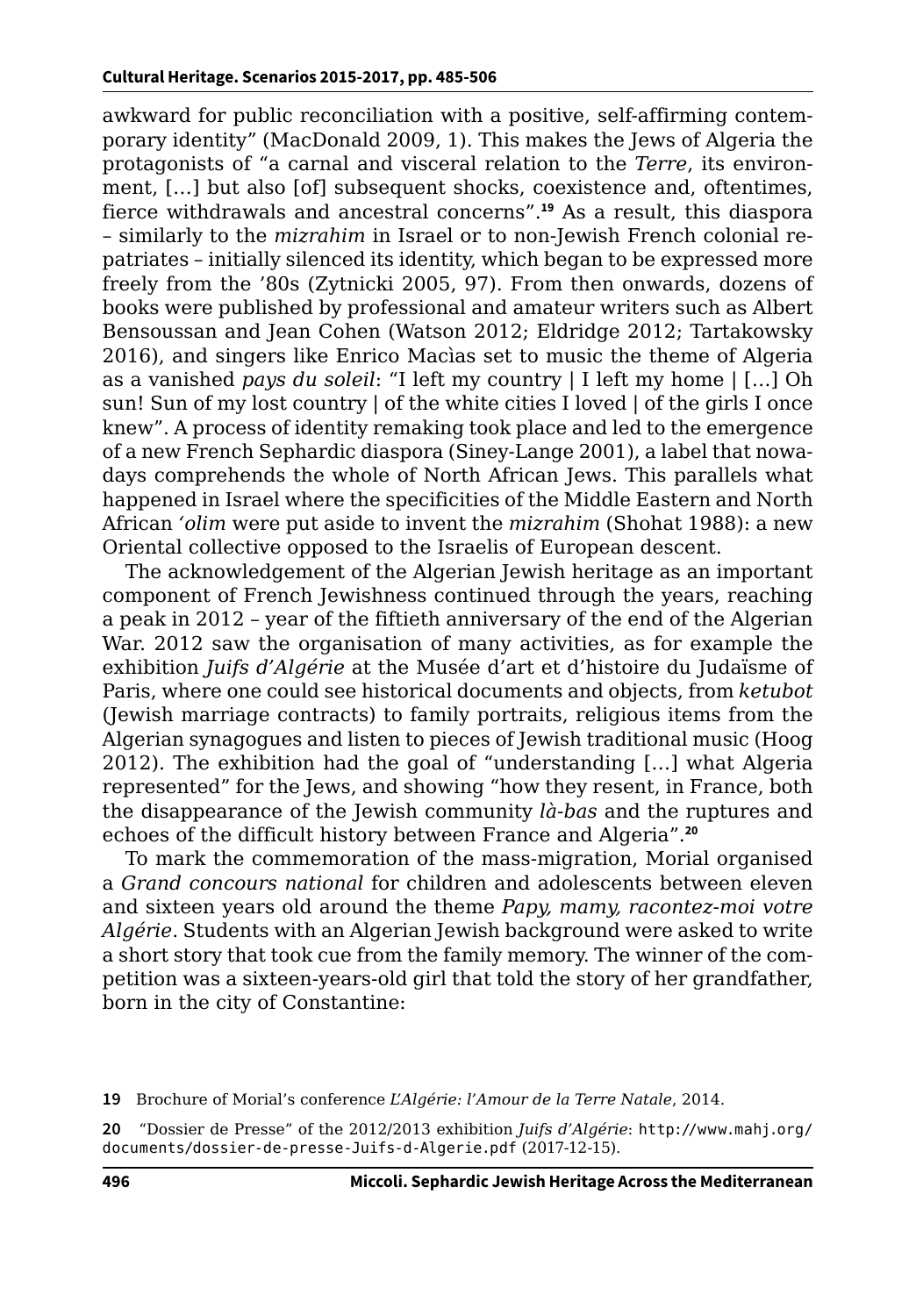

Figure 5. Brochure of the *Grand concours national* "*Papy, Mamy, racontez-moi votre Algérie…"* (courtesy of Didier Nabot)

For sixteen years, I have been listening to stories, anecdotes. All brighten his face with a precious flame […]. Others sadden him, still others make him laugh […]. And it is because of all these happy memories that, for his seventieth birthday, my grandfather went back to Algeria. But he could not recover this kind of moments and it is perhaps upon reading about them, that he will be able to live them again. (Brochure of *Papy, mamy, racontez-moi votre Algérie*, 2012)

As in some of the poems published on the Egyptian Jewish bulletins, here one finds the nostalgia for a joyful past tinged with the sadness of exile, the longing for a very immaterial heritage lost forever and that bears little resemblance with what remains in today's Algeria.

In fact, when it comes to the Algerian Jewish heritage sites, the president of Morial talks about "a catastrophe […]: lost properties, synagogues transformed into mosques or shut down" and underlines the difficulty for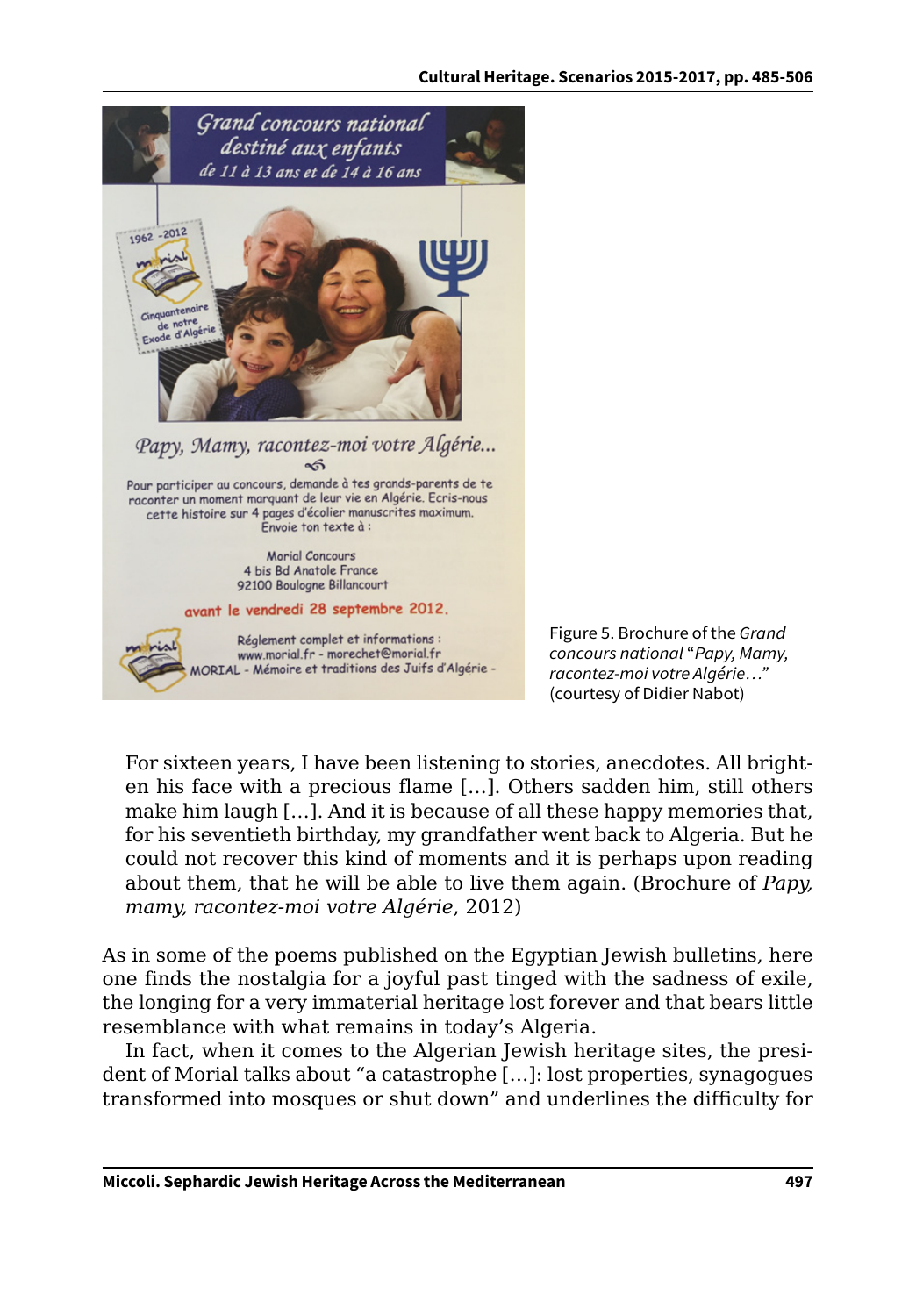the association to go back to Algeria on an official mission.**<sup>21</sup>** So as to find a solution to that, the internet becomes an alternative tool to preserve what remains of the community's heritage. The website of *Morial* hosts sections on history, literature, folklore, gastronomy and a *musée virtuel* with photographs that portray cities, street life and families, with the aim of "finding and preserving material testimonies of the period when the Jews lived in Algeria".**<sup>22</sup>** The section *Patrimoine* instead includes descriptions of folkloric rites – such as throwing a glass of water on the ground when someone leaves on a journey – and preserves the everyday vocabulary of the Jews of Algeria:

Baracallah! Blessed be the Lord, it expresses satisfaction, for example after a meal. […] *Ya Khashka!* Ah! That was long ago! The number of exclamation marks depended on the level of nostalgia! The past of Algeria, before the exile, so nice […].**<sup>23</sup>**

One may argue that such interaction could open up spaces of contact between the Franco-Algerian Jews and Muslims, showing what they and their descendants still share and "undermining any attempt to maintain absolute [North African] Jewish distinctiveness", at least when it comes to heritage and popular culture (Arkin 2014, 212-4). Yet, reading the comments left on the website guestbook, the Algerian Jewish heritage emerges as a divisive and traumatised component of one's identity:

I was born in Lavayssière (near Tlemcen) and spent my adolescence in Oran, my beloved city. You are right in evoking this drama [of Algeria], all religions included, so as not to forget our tragic history. We need to insist and spread the knowledge of this 'genocide'; a thousand times thank you for making me cry upon reading the sayings that my parents and grandparents back in Algiers often utilised.**<sup>24</sup>**

As in the case of the Jews of Morocco or the *pieds-noirs* (Miccoli 2014b; Scioldo-Zürcher 2012), the internet functions as a tool for virtually going back to a world that is no more and for countering the hardships of the present:

all that remains of Algeria are cooking recipes, grandmothers walled in their silence that refuse to transmit their memories, which they buried

- **23** <http://www.morial.fr/index.php/communautes-et-traditions/89-dialecte> (2017-12-15).
- **24** <http://www.morial.fr/index.php/livre-d-or?limitstart=0> (2017-12-15).

**<sup>21</sup>** Interview of the author with Didier Nabot, President of Morial, Paris, 23 March 2016.

**<sup>22</sup>** <http://www.morial.fr/index.php/musee-virtuel> (2017-12-15).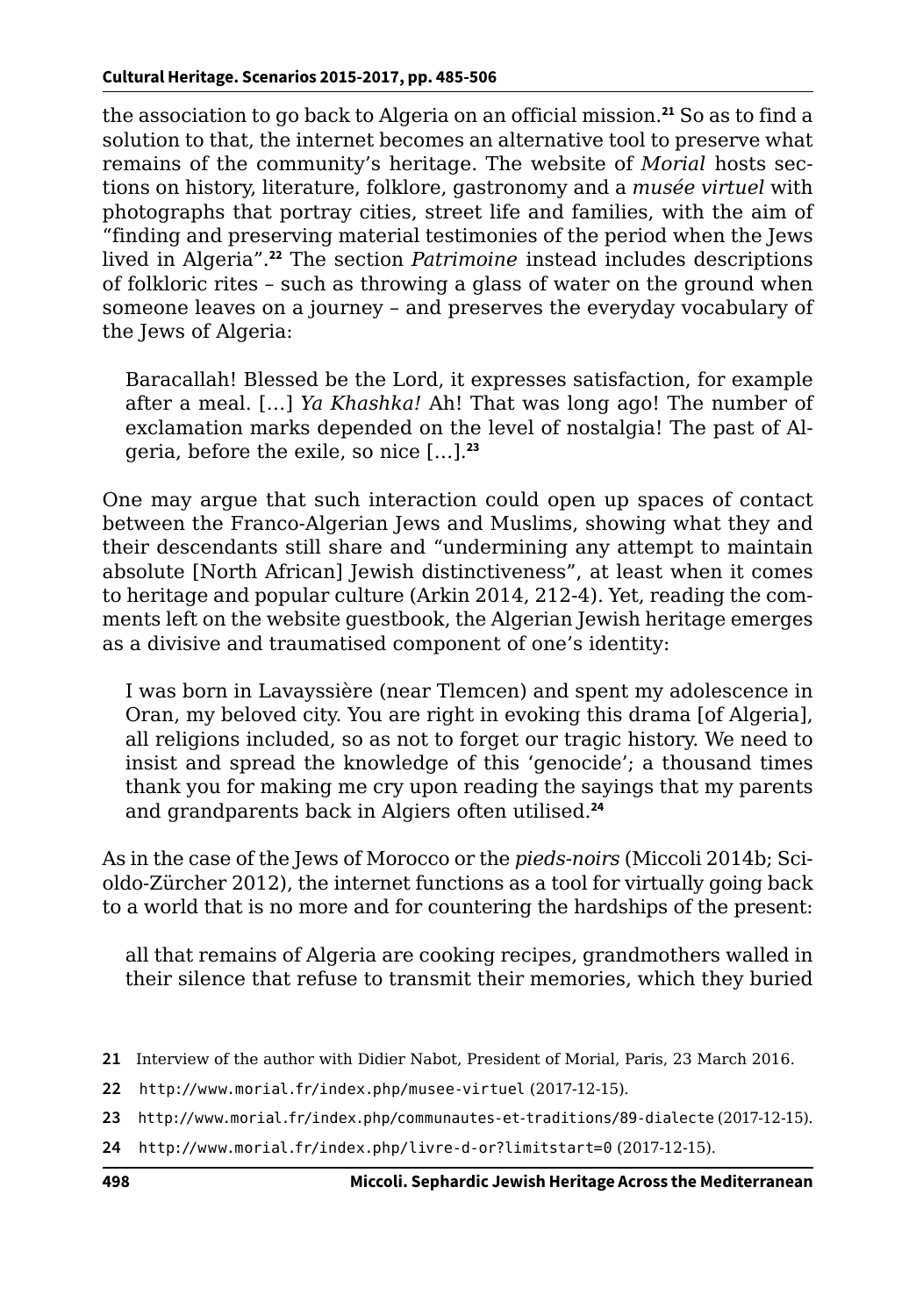in the traumas of exile and are unwilling to dig up […]. And I, a young 'française juive algérienne' I do not know who I am, where I come from.**<sup>25</sup>**

In comparison with the Egyptian Jews, the Algerians share a more difficult history, exacerbated by the impact in France of the Palestinian-Israeli conflict (Debrauwere-Miller 2010) and recent acts of anti-Semitism, often committed by French citizens of North African Muslim origin. Yet, the Algerian Jewish heritage, which aims to rescue lost threads of the past, seems to still bring with it:

the tenacious certainty that it is possible to be at the same time French and Jewish, 'républicain' and sympathetic toward religious rites, Westernoriented but forever marked by the East, by Algeria. (Stora 2006, 182)

### **4 Heritage as Borderland**

As migrants that – due to a series of historical constraints – cannot return to a homeland that is no more and that often do not possess many tangible 'things' from the past, the heritage of the Jews of Egypt and Algeria nowadays is a largely imaginative construct, in which processes of individual and collective remembrance play a key role (Sather-Wagstaff 2015). If a degree of re-imagination of the past as time goes by, may "facilitate new forms of dialogue" between members of ethnic or national groups that experienced historical traumas (Guedj 2012, 153), it can also lead to biased approaches to history. In relation to this, one could argue that the Jews of Egypt tend to idealise pre-Nasserist times and, putting aside the social and national hierarchies that there existed, oppose that epoch to post-1950s Egypt, perceived in negative terms as a different country in which the Jews cannot fit. The Jews of Algeria, on their part, are inclined to skip the *longue durée* consequences of the Crémieux decree and the negative impact that colonialism had on their relations with the Muslim population. Evoking and overemphasising cosmopolitanism or Frenchness as inner components of the pre-migratory heritage helped the two groups to gain space in the respective post-migratory national arena, be it the predominantly *ashkenazi* Israel of the '60s or postcolonial France. At the same time, a more clearly Egyptian or Algerian (Jewish) heritage seems to emerge particularly in relation to an 'everyday multiculturalism', characterised – as already observed for other migrant communities (Colombo, Semi 2007; Schmoll, Semi 2013, 388) – by selected ethnic elements perceived to be politically neutral and more easily accepted by the

**<sup>25</sup>** <http://www.morial.fr/index.php/livre-d-or?limitstart=0> (2017-12-15).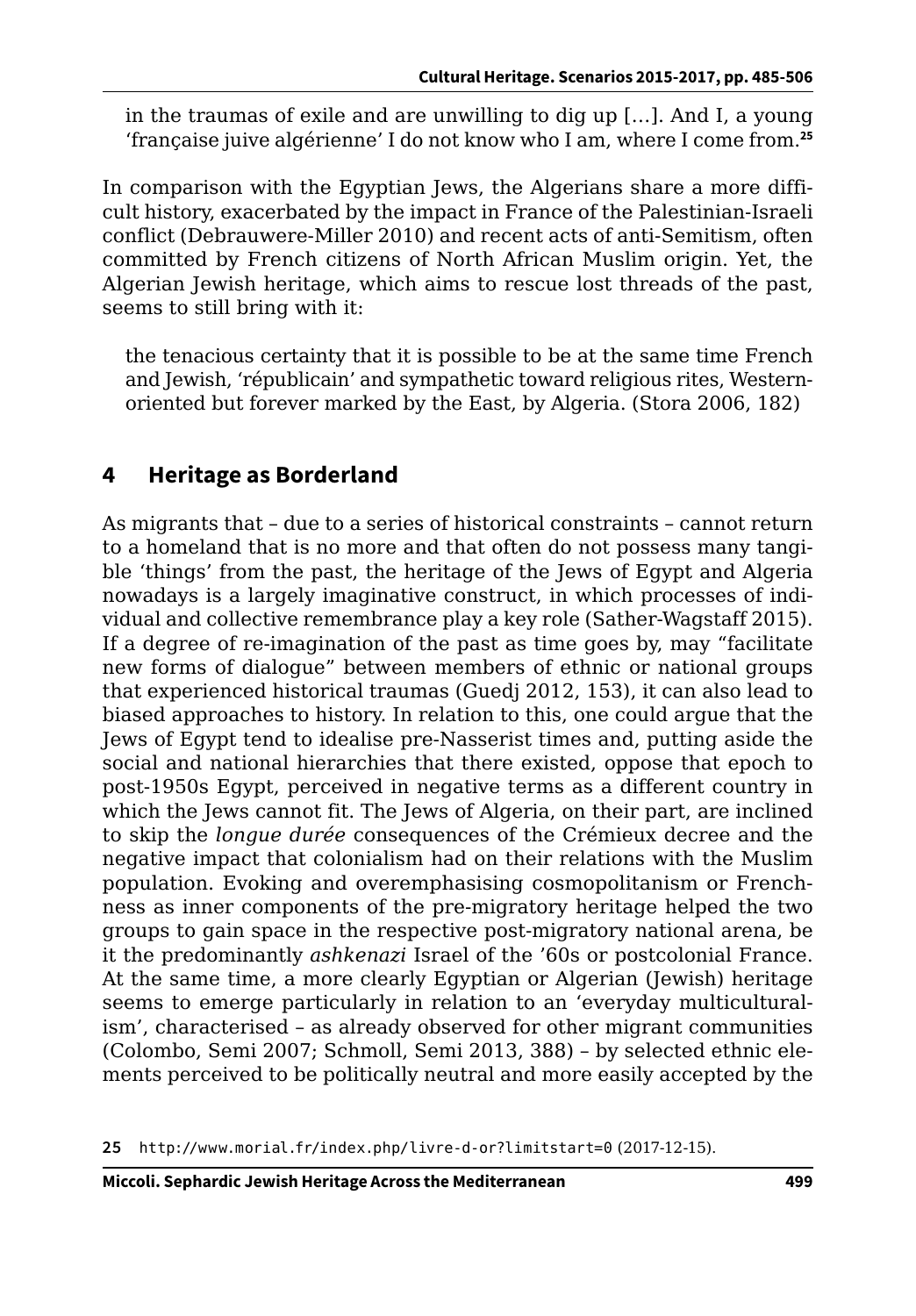host society: for example food and music.

Surely, the heritage of the Jews of the Arab world is a multi-layered one, accumulated in the course of the centuries and subject to different social and political constraints: think of the identity shifting between the categories of *'olim*, refugees and *mizrahim* in Israel, or between *pieds-noirs*, Sephardis, French Jews in France. By looking at these two case-studies, heritage comes out as "our legacy from the past, what we live with today, and what we pass on to future generations":**<sup>26</sup>** a landscape in which past and present intermingle and that changes depending on whether we are looking at it from the perspective of today's Israel or '70s France, if one belongs to the first, second or third generation of Egyptian or Algerian Jewish migrants.

This shows the importance of conceiving the Sephardic Mediterranean as a composite 'borderland' (Balibar 2014), where old and new memories, objects and feelings are preserved. Finally, what comes out of this borderland are new post-migratory diasporas, in which divergent cultural and national affiliations and half-forgotten memories of a shared Arab-Jewish past can be found – as if to remind us to what extent the Mediterranean heritage, and the history that lays beneath it, ruptures and continuities, frontiers and entanglements.

### **Bibliography**

- Allouche-Benayoun, Joëlle (1994). "Une histoire d'intégration: les Juifs d'Algérie et la France". *Les nouveaux Cahiers*, 116, 69-76.
- Allouche-Benayoun, Joëlle (2015). "Les Juifs d'Algérie: du dhimmi au citoy-J en français". Allouche-Benayoun, Joëlle; Dermenjian, Geneviève (éds.), *Les Juifs d'Algérie, une histoire de ruptures*. Aix-en-Provence: Presses Universitaires de Provence, 27-42.
- Allouche-Benayoun, Joëlle; Bensimon, Doris (1989). *Juifs d'Algérie, hier et aujourd'hui. Mémoires et identités*. Toulouse: Privat.
- Allouche-Benayoun, Joëlle; Dermenjian, Geneviève (éds.) (2015). *Les Juifs*  d'Algérie, une histoire de ruptures. Aix-en-Provence: Presses Universis taires de Provence.
- Arkin, Kimberley (2014). *Rhinestones, Religion, and the Republic: Fashioning Jewishness in France*. Stanford: Stanford University Press.
- Azriel, Erella (2014). "Cinquante cinq ans après". Aharoni, Ada et al. (eds.), *'Idan ha-zahav shel-yehudei-Mitzrayim: 'aqirah u-tqumah be-Israel* ("The Golden Era of the Jews of Egypt: Uprooting and Revival in Israel"). Haifa: Orion, 29-33.
- **26** <http://whc.unesco.org/en/about> (2017-12-15).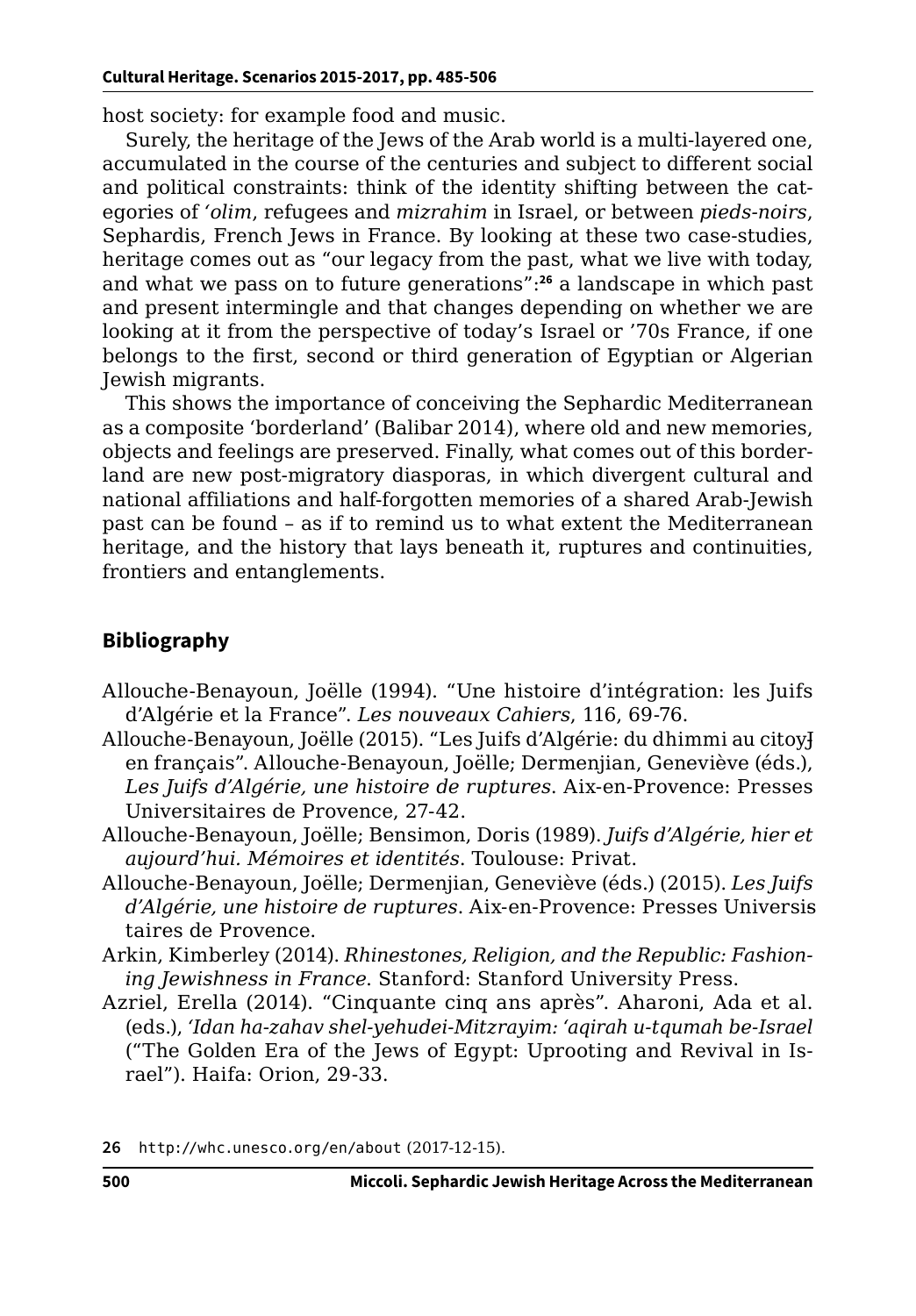- Bahloul, Joëlle (1983). *Le culte de la table dressée, rites et traditions de la table juive algérienne*. Paris: Metailié.
- Balibar, Etienne (2014). "At the Borders of Europe: From Cosmopolitanism to Cosmopolitics". *Translation*, 4, 83-103.
- Bar-Chen, Eli (2003). "Two Communities with a Sense of Mission: the Alr liance Israélite Universelle and the Hilfsverein der deutschen Juden". With a comment by Aron Rodrigue. Brenner, Michael; Caron, Vicki; Kaufmann, Uri R. (eds.), *Jewish Emancipation Reconsidered*. Tubingen: Mohr Siebeck, 111-128.
- Baussant, Michèle (2015). "Travail de la mémoire et usage public du pasosé: l'exemple des Juifs d'Egypte". Amar, Marianne; Bertheleu, Hélène; Teulières, Laure (éds.), *Mémoire des migrations, temps de l'histoire*. Tours: Presses Universitaires François Rabelais, 123-138.
- Beinin, Joel (1998). *The Dispersion of Egyptian Jewry: Culture, Politics, and the Formation of a Modern Diaspora*. Berkeley: University of California Press.
- Ben-Rafael, Eliezer (1982). *The Emergence of Ethnicity: Cultural Groups and Social Conflict in Israel*. London: Greenwood.
- Ben-Rafael, Eliezer; Peres, Yochanan (2005). *Is Israel one? Religion, Nationalism, and Multiculturalism Confounded*. Leiden: Brill.
- Ben-Ur, Aviva (2009). *Sephardic Jews in America: A Diasporic History*. New York: New York University Press.
- Bordes-Benayoun, Chantal (2002). "Les diasporas, dispersion spatiale, éxperience sociale". *Autrepart*, 22, 23-36.
- Bordes-Benayoun, Chantal (2012). "Unité et dispersion des choix idenUtitaires des Juifs originaires du Maghreb en France contemporaine". Abécassis, Frédéric; Dirèche, Karima; Aouad, Rita (éds.), *La bienvenue et l'adieu. Migrants Juifs et musulmans au Maghreb, XV-XX siècle*. Casablanca: Centre Jacques-Berque, 165-179.
- Charbit, Denise (2015). "L'historiographie du décret Crémieux: le retour du refoulé". Allouche Benayoun, Joëlle; Dermenjian, Geneviève (éds.), *Les Juifs d'Algérie, une histoire de ruptures*. Aix en-Provence: Presses Universitaires de Provence, 43-61.
- Chouraqui, André (1965). *L'Alliance Israélite Universelle et la renaissance juive contemporaine. Cent ans d'histoire*. Paris: Presses Universitaires de France.
- Cole, Juan (2012). "Constantine Before the Riots of August 1934: Civil Status, Anti-semitism, and the Politics of Assimilation in Interwar French Algeria". *Journal of North African Studies*, 17(5), 839-861.
- Colombo, Enzo; Semi, Giovanni (2007). *Multiculturalismo quotidiano: le pratiche della differenza*. Milano: FrancoAngeli.
- Dahan, Momi (2013). "Ha-'im kor ha-hitukh hitzliah ba-sadeh ha-kalkali?" (Did the meltin' pot succeed in the economic field?). *The Israel Democracy Institute Working Paper*, October, 1-50.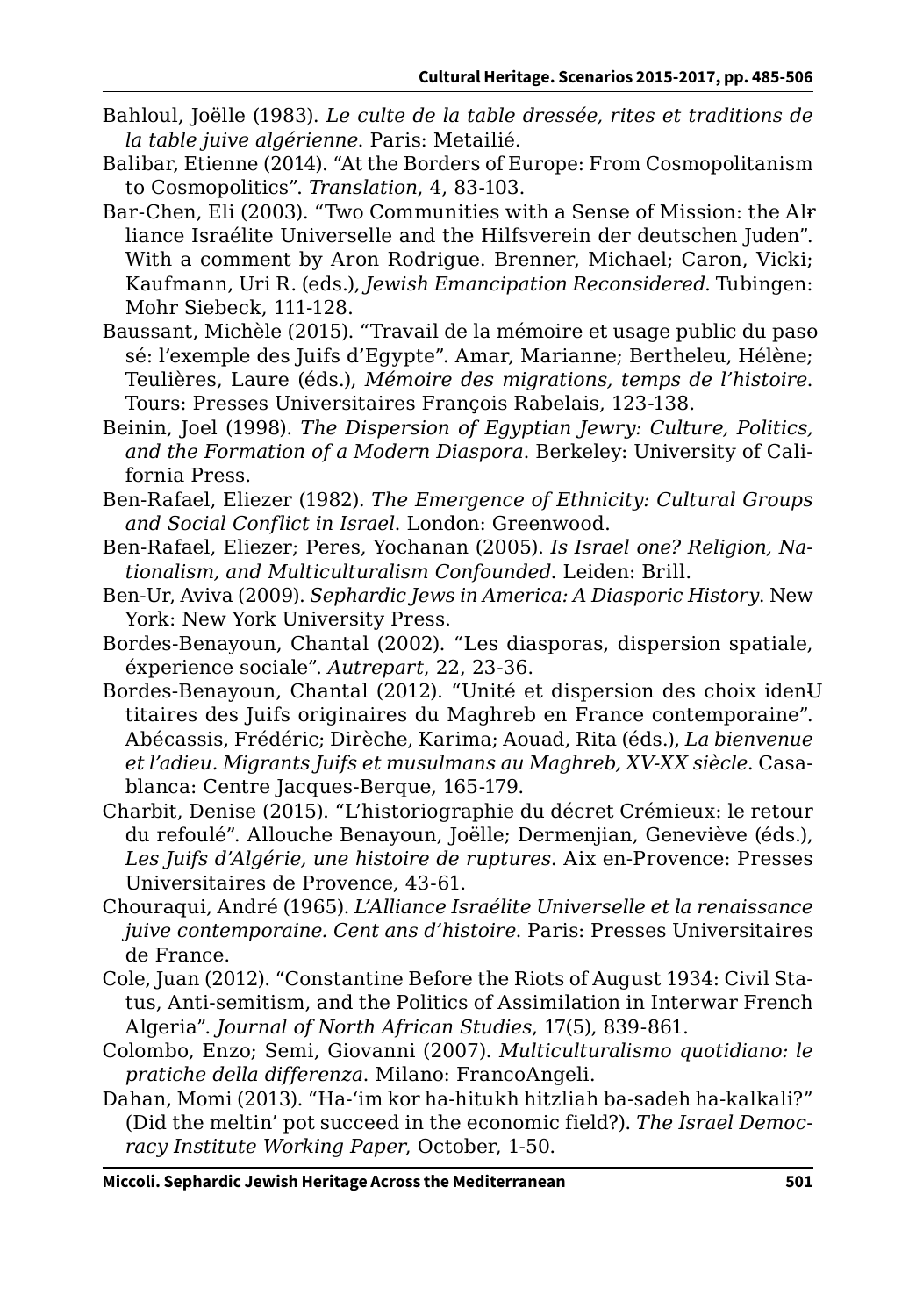- Debrauwere-Miller, Nathalie (2010). *Israeli-Palestinian Conflict in the Francophone World*. London: Routledge.
- Della Pergola, Sergio (2008). "Ha-demografiah" (The demography). Ilan, Nahem (ed.), *Mitzrayim* (Egypt). Jerusalem: Yad Ben-Tzvi Institute, 33- 48.
- Dermenjian, Geneviève (2015). "Les Juifs d'Algérie entre deux hosilités". Allouche-Benayoun, Joëlle; Dermenjian, Geneviève (éds.), *Les Juifs d'Algérie, une histoire de ruptures*. Aix-en Provence: Presses Universitaires de Provence, 135-152.
- Eldridge, Claire (2012). "Remembering the Other: Postcolonial Perspectives on Relationships Between Jews and Muslims in French Algeria". *Journal of Modern Jewish Studies*, 11(3), 1-19.
- Fischbach, Michael R. (2008). *Jewish Property Claims Against Arab Countries*. New York: Columbia University Press.
- Guedj, Jérémy (2012). "Juifs et musulmans d'Algérie en France". *Hommes et Migrations*, 1295, 144-154.
- Haberfeld, Yitzhaq; Cohen, Yinnon (2012). "Ha-hagirah ha-yehudit le-Isra'el: shinuim be-ramot haskalah, sheker ve-hishtalvut kalkalim, 1948-2000" (Jewish immigration to Israel: changes in the level of education, income and economic integration). *Megamot*, 48, 504-534.
- Halim, Hala (2013). *Cosmopolitan Alexandria: An Archive*. New York: Fordham University Press.
- Harrison, Rodney (2013). *Heritage: Critical Approaches*. London: Routledge.
- Hobson Faure, Laure (2013). *Un 'plan Marshall juif': La présence juive américaine en France après la Shoah, 1944-1954*. Paris: Armand Colin. Hoog, Anne Hèlène (2012). *Juifs d'Algérie*. Paris: Mahj/Skira.
- Jordi, Jean-Jacques; Temime, Emile (éds.) (1996). *Marseille et le choc des décolonisations: les rapatriements, 1954-1964*. Aix-en-Provence: Edisud.
- Katriel, Tamar (2013). "Homeland and Diaspora in Israeli Vernacular Museums". Trevisan Semi, Emanuela; Miccoli, Dario; Parfitt, Tudor (eds.), *Memory and Ethnicity: Ethnic Museums in Israel and the Diaspora*. Newcastle: Cambridge Scholars, 1-19.
- Katz, Ethan (2015a). *The Burdens of Brotherhood: Jews and Muslims from North Africa to France*. Cambridge: Harvard University Press.
- Katz, Ethan (2015b). "Entre émancipation et antijudaisme: la mémoire collective des Juifs d'Algérie dans la longue durée (1930-1970)". Alclouche-Benayoun, Joëlle; Dermenjian, Geneviève (éds.). *Les Juifs d'Algérie, une histoire de ruptures*. Aix-en Provence: Presses Universitaires de Provence, 197-224.
- Krämer, Gudrun (1989). *The Jews of Modern Egypt, 1914-1952*. London: IB Tauris.
- Lambert, Merlin (2016). "Juifs et pieds-noirs our 'juifs pieds-noirs'? L'exemple du cinema". *Diasporas*, 27, 125-140.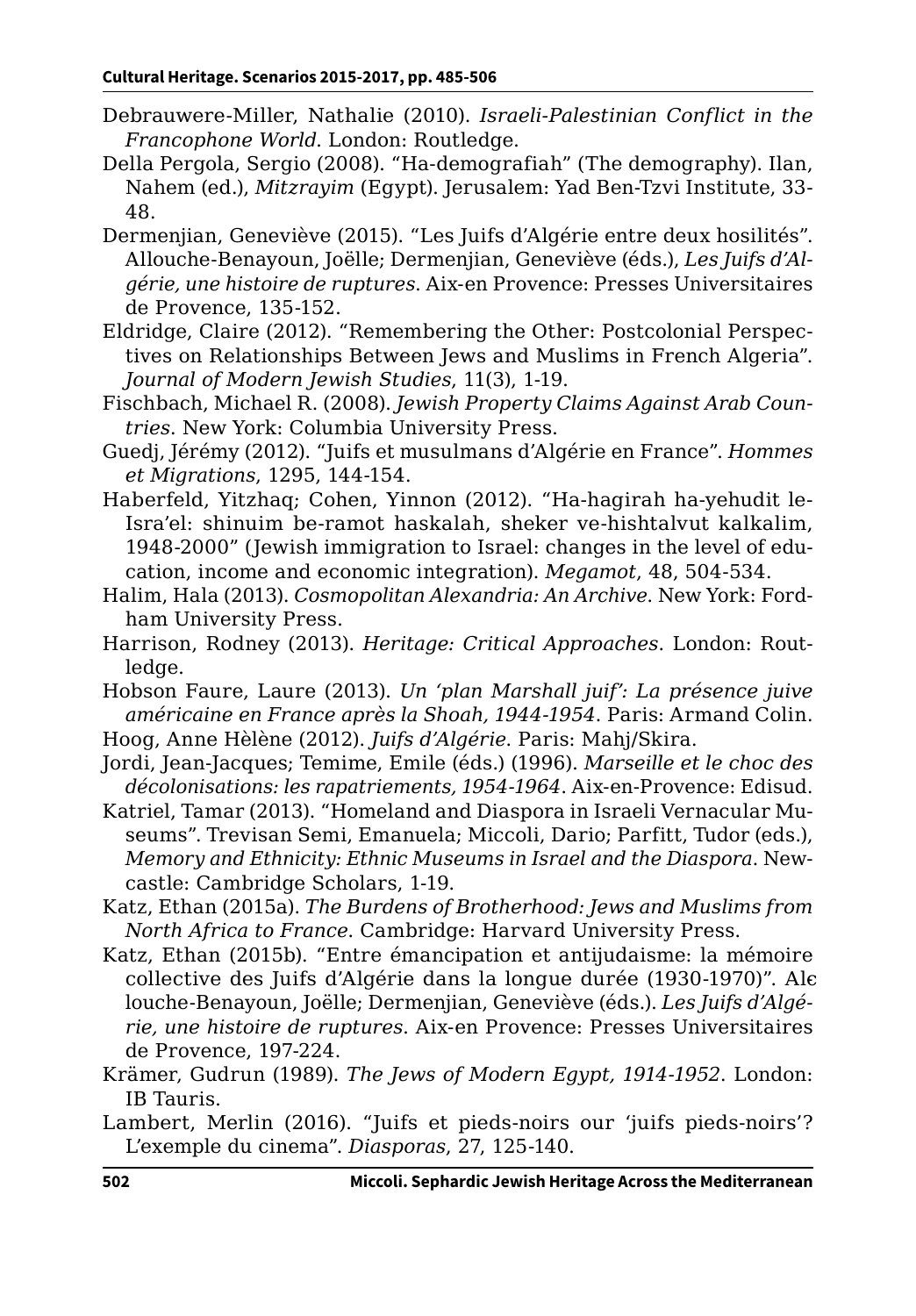- Landau, Jacob (1969). *Jews in Nineteenth-Century Egypt*. New York: New York University Press.
- Laskier, Michael (1992). *The Jews of Egypt 1920-1970: In the Midst of Zionism, Anti-Semitism and the Middle East Conflict*. New York: New York University Press.
- Le Foll Luciani, Pierre-Jean (2015). *Les juifs algériens dans la lutte anticoloniale. Trajectoires dissidentes (1934-1965)*. Rennes: Presses universitaires de Rennes.
- Linhard, Tabea Alexa (2014). *Jewish Spain. A Mediterranean Memory*. Stanford: Stanford University Press.
- MacDonald, Sharon (2009). *Difficult Heritage: Negotiating the Nazi Past in Nuremberg and Beyond*. London: Routledge.
- Mandel, Maud (2015). *Muslims and Jews in France: History of a Conflict*. Princeton: Princeton University Press.
- Mendelson Maoz, Adia (2014). *Multiculturalism in Israel: Literary Perspectives*. West Lafayette: Purdue University Press.
- Miccoli, Dario (2014a). "Another History: Family, Nation and the Remembrance of the Egyptian Jewish Past in Contemporary Israeli Literature". *Journal of Modern Jewish Studies*, 13(3), 321-339.
- Miccoli, Dario (2014b). "Les Juifs du Maroc, Internet et la construction d'une diaspora numérique". *Expressions Maghrébines*, 13(1), 75-94.
- Miccoli, Dario (2015). *Histories of the Jews of Egypt: An Imagined Bourgeoisie, 1880s-1950s*. London: Routledge.
- Miccoli, Dario (2016). *La letteratura israeliana mizrahi: narrazioni, identità, memorie degli ebrei del Medio Oriente e Nord Africa*. Firenze: Giuntina.
- Moya, Jose C. (2005). "Immigrants and Associations: A Global and Historical Perspective". *Journal of Ethnic and Migration Studies*, 31(5), 833- 864.
- Naguib, Nefissa (2006). "The Fragile Tale of Egyptian Jewish Cuisine: Food Memoirs of Claudia Rosen and Colette Rossant". *Food and Foodways*, 14(1), 35-53.
- Pratt, Mary Louise (2013). "Thoughts on Intangibility and Transmission". Arizpe, Lourdes; Amescua, Cristina (eds.), *Anthropological Perspectives on Intangible Cultural Heritage*. London: Springer, 79-82.
- Rodrigue, Aron (1990). *French Jews. Turkish Jews. The Alliance Israélite Universelle and the Politics of Jewish Schooling in Turkey 1860-1925*. Bloomington: Indiana University Press.
- Rodrigue, Aron (2003). *Images of Sephardi and Eastern Jewries in Transition. The Teachers of the Alliance Israélite Universelle*. Portland: University of Washington Press.
- Sather-Wagstaff, Joy (2015). "Heritage and Memory". Waterton, Emma; Watson, Steve (eds.), *The Palgrave Handbook of Contemporary Heritage Research*. London: Palgrave, 191-204.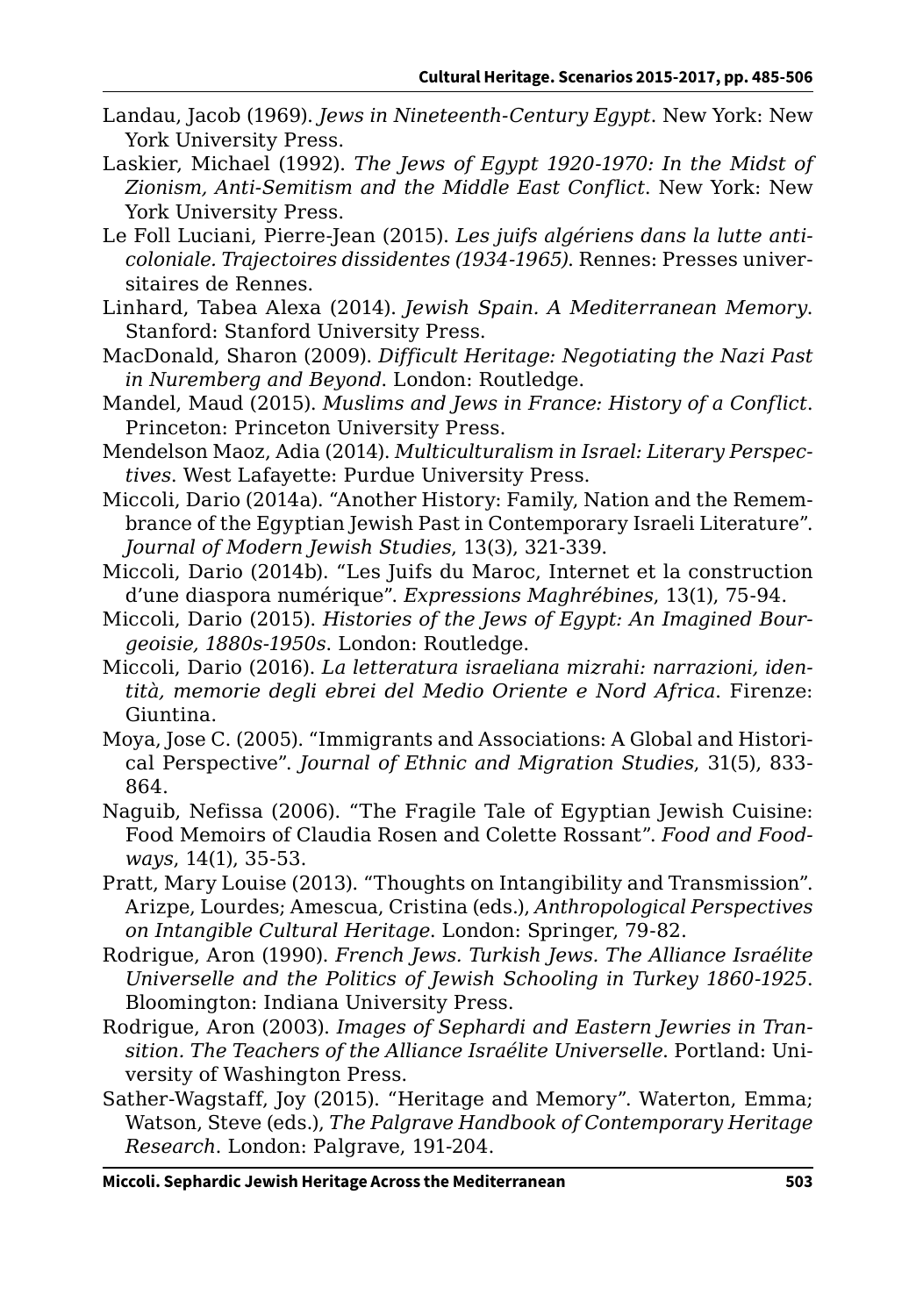- Schmoll, Camille; Semi, Giovanni (2013). "Shadow Circuits: Urban Spaces and Mobilities Across the Mediterranean". *Identities*, 20(4), 377-392.
- Schreier, Joshua (2010). *Arabs of the Jewish Faith: the Civilizing Mission in Colonial Algeria*. New Brunswick: Rutgers University Press.
- Schpun, Monica Raisa (2012). "Les premiers migrants Juifs d'Afrique du Nord dans la France de l'après-guerre: une découverte pour les services sociaux". *Archives Juives*, 45(1), 61-73.
- Scioldo-Zürcher, Yann (2012). "Memory and Influence on the Web: French Colonial Repatriates from 1950 to the Present". *Social Science Information*, 51(4), 475-501.
- Segev, Tom (2002). *Elvis in Jerusalem: Post-Zionism and the Americanization of Israel*. New York: Metropolitan Books.
- Shamir, Shimon (1983). "The Evolution of Egyptian Nationality Laws and Their Application to the Jews in the Monarchy Period". Shamir, Shimon (ed.), *The Jews of Egypt: A Mediterranean Society in Modern Times*. Boulder: Westview Press, 33-67.
- Shenhav, Yehudah (2006). *The Arab Jews: A Postcolonial Reading of Nationalism, Religion, and Ethnicity*. Stanford: Stanford University Press.
- Shepard, Todd (2006). *The Invention of Decolonization: the Algerian War and the Remaking of France*. Ithaca: Cornell University Press.
- Shohat, Ella (1988). "Sephardim in Israel: Zionism from the Standpoint of Its Jewish Victims". *Social Text*, 19(20), 1-35.
- Shuval, Judith (1963). *Immigrants On the Threshold*. New Brunswick: Aldine Transaction.
- Simon, Reeva; Laskier, Michael; Reguer, Sara (eds.) (2003). *The Jews of the Middle East and North Africa in Modern Times*. New York: Columbia University Press.
- Siney-Lange, Charlotte (2001). "Grandes et petites misères du grand exode des Juifs nord-africains vers la France". *Le Mouvement Social*, 1971(4), 29-55.
- Starr, Deborah (2009). *Remembering Cosmopolitan Egypt. Literature, Culture, and Empire*. London: Routledge.
- Stora, Benjamin (1993). *Histoire de la guerre d'Algérie*. Paris: La Découoverte.
- Stora, Benjamin (2006). *Les trois exils, Juifs d'Algérie*. Paris: Stock.
- Sussman, Sarah (2002). "Changing Lands, Changing Identities: the Migration of Algerian Jewry to France, 1954-1967" [PhD diss.]. Stanford University.
- Tartakowsky, Ewa (2016). *Les Juifs et le Maghreb. Fonctiones sociales d'une littérature d'exil*. Tours: Presses Universitaires François Rabelais.
- Trevisan Semi, Emanuela; Miccoli, Dario; Parfitt, Tudor (eds.) (2013). *Memory and Ethnicity: Ethnic Museums in Israel and the Diaspora*. Newcastle: Cambridge Scholars.